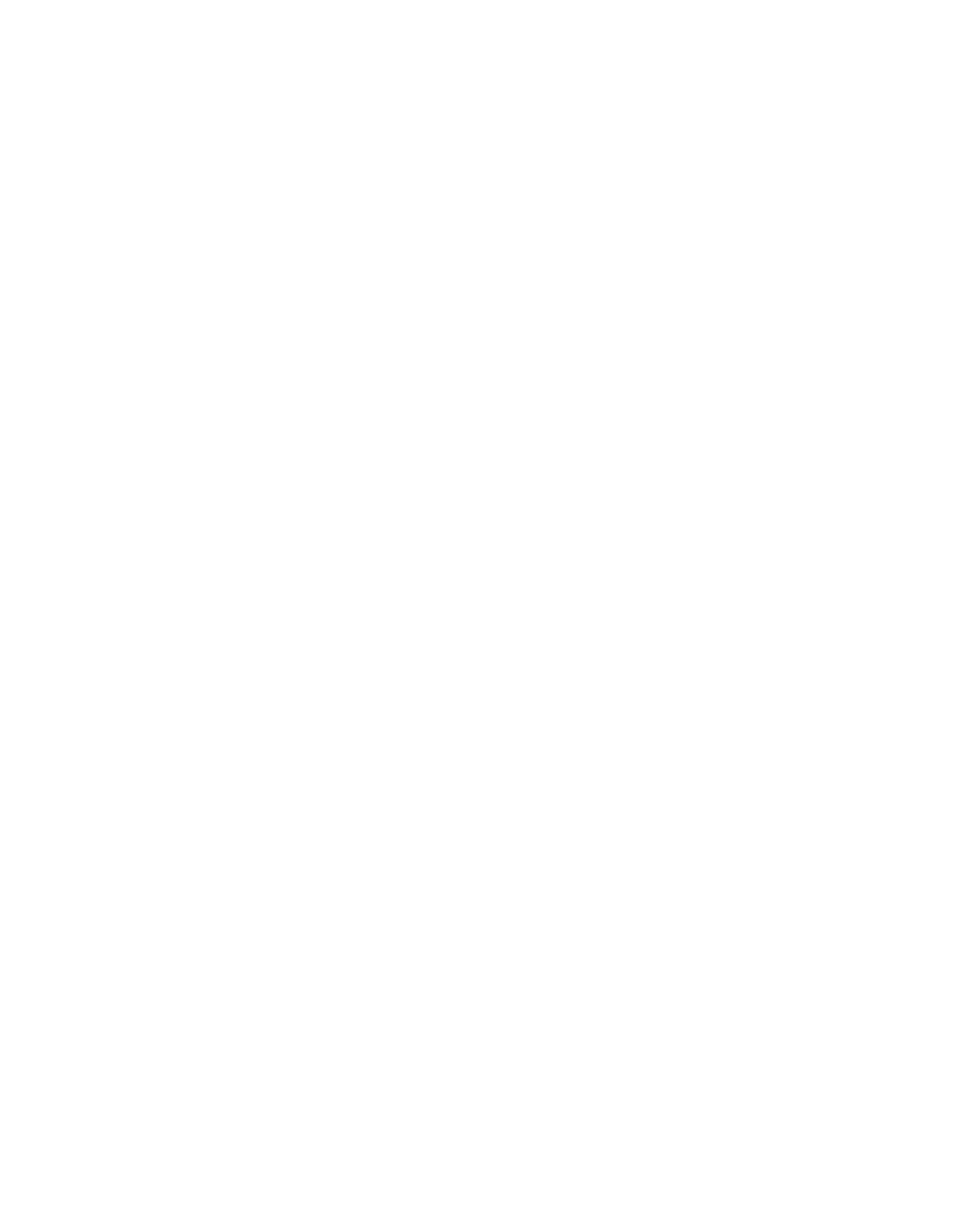# Table of Contents

| CRITERIA.                                                                             |  |
|---------------------------------------------------------------------------------------|--|
|                                                                                       |  |
|                                                                                       |  |
| Understanding the Organization and Identifying the Critical Systems and the Essential |  |
|                                                                                       |  |
|                                                                                       |  |
| Maintaining, Testing and Reviewing Business Resumption Plans – Training and           |  |
| Embedding Business Resumption Planning in the Organization's Culture 15               |  |
|                                                                                       |  |
|                                                                                       |  |
| Wastewater Treatment System - Distributed Control System (DCS) & Supervisory          |  |
|                                                                                       |  |
| Water Treatment Plant and the Regional Water Distribution System - Supervisory        |  |
|                                                                                       |  |
|                                                                                       |  |
|                                                                                       |  |
|                                                                                       |  |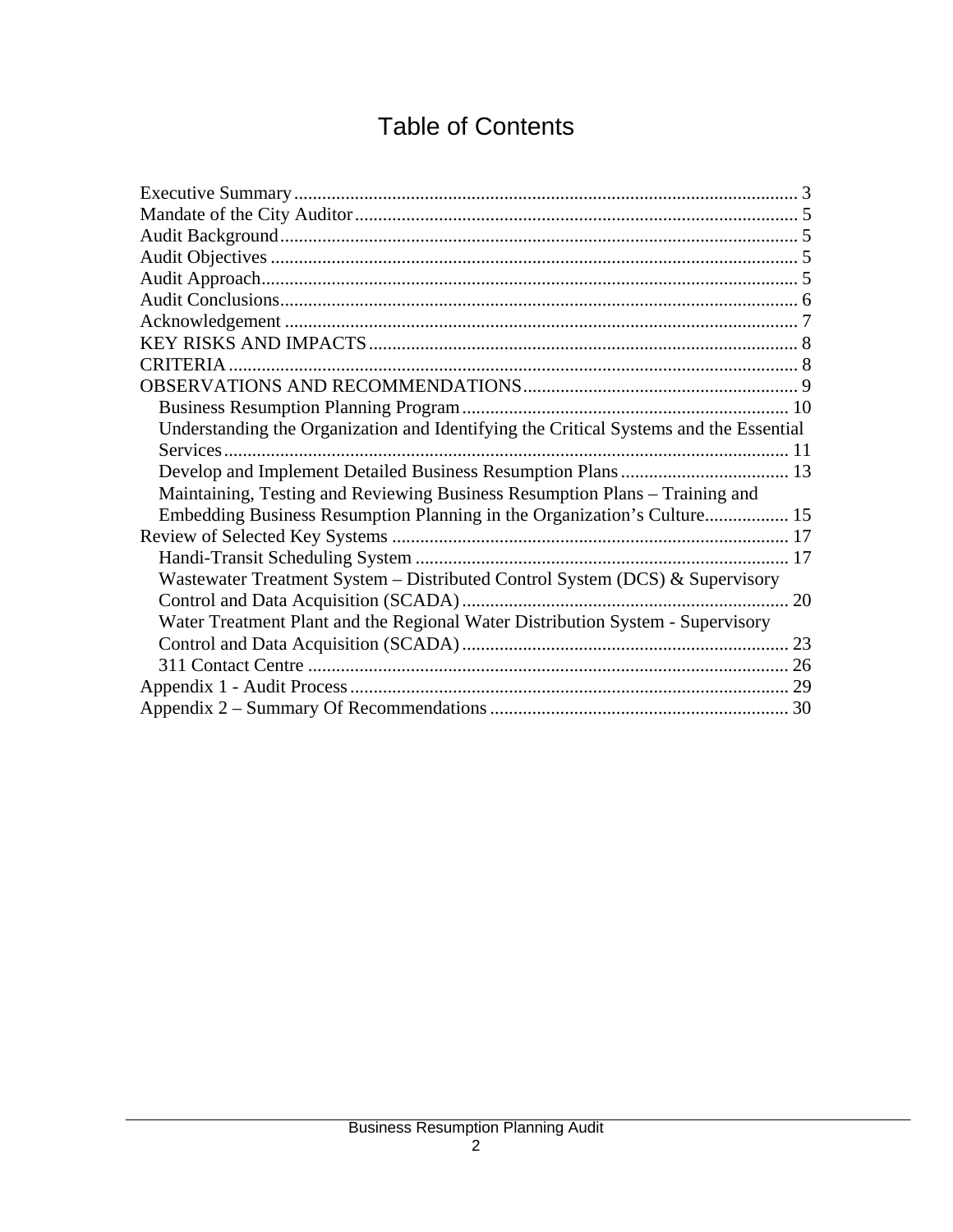# **EXECUTIVE SUMMARY**

The continuing increase in the use and reliance on technology to provide critical services has resulted in increased efficiencies and improved operations. Technology is used to such a degree that in the event a system was temporarily unavailable, it could significantly impede the ability of the City to continue to deliver a service. This potential risk from reliance on technology must be mitigated through proper planning to recover systems affected by a service disruption.

IT has become key to supporting many City services and to communicating, both internally and externally with a myriad of suppliers, partners, customers, and citizens. Depending upon the system(s) affected, the potential risks could include: a negative impact to the services which protect the health and safety of citizens, delays in communication with the public and employees and increased financial costs to restore the systems. To manage these risks, organizations develop and implement business resumption planning programs and detailed business resumption plans to ensure processes and procedures are in place to recover the critical IT systems in a minimal time period.

Business resumption plans are documents which detail the processes and procedures that will be followed to recover the critical systems. Good management practices in the development of these plans include:

• Senior management must fully support the development and implementation of the program by identifying a program leader and developing a business resumption planning policy.

- The essential services and the critical systems associated with providing those services must be identified.
- Detailed and documented plans should be developed to restore the critical systems in the case of a business disruption.
- The plans must be maintained and tested on a periodic basis to ensure all staff have a full understanding of their roles and responsibilities.

Senior Management has identified the importance of planning for a business disruption by supporting the pandemic planning initiatives as well as through their support and development of the City of Winnipeg Emergency Plan. While aspects of this initiative can be leveraged towards the development of a business resumption planning program, further actions must be taken to ensure a consistent approach in the development of these critical plans. The Director of Corporate Support Services has been tasked with the responsibility to develop IT policy in the IT Governance Standard. This responsibility should be expanded to explicitly include the role of program leader for business resumption planning. The IT Governance Standard should also define the roles and responsibilities of other parties.

Through the pandemic planning initiatives, the City has begun identifying the essential services and the critical systems associated with those services. All systems are being identified on a department by department basis, but are not being reviewed or prioritized on a City wide basis. To ensure a successful restoration of all critical systems, management must first identify the critical services and then prioritize the order the supporting systems would be restored. The analysis should be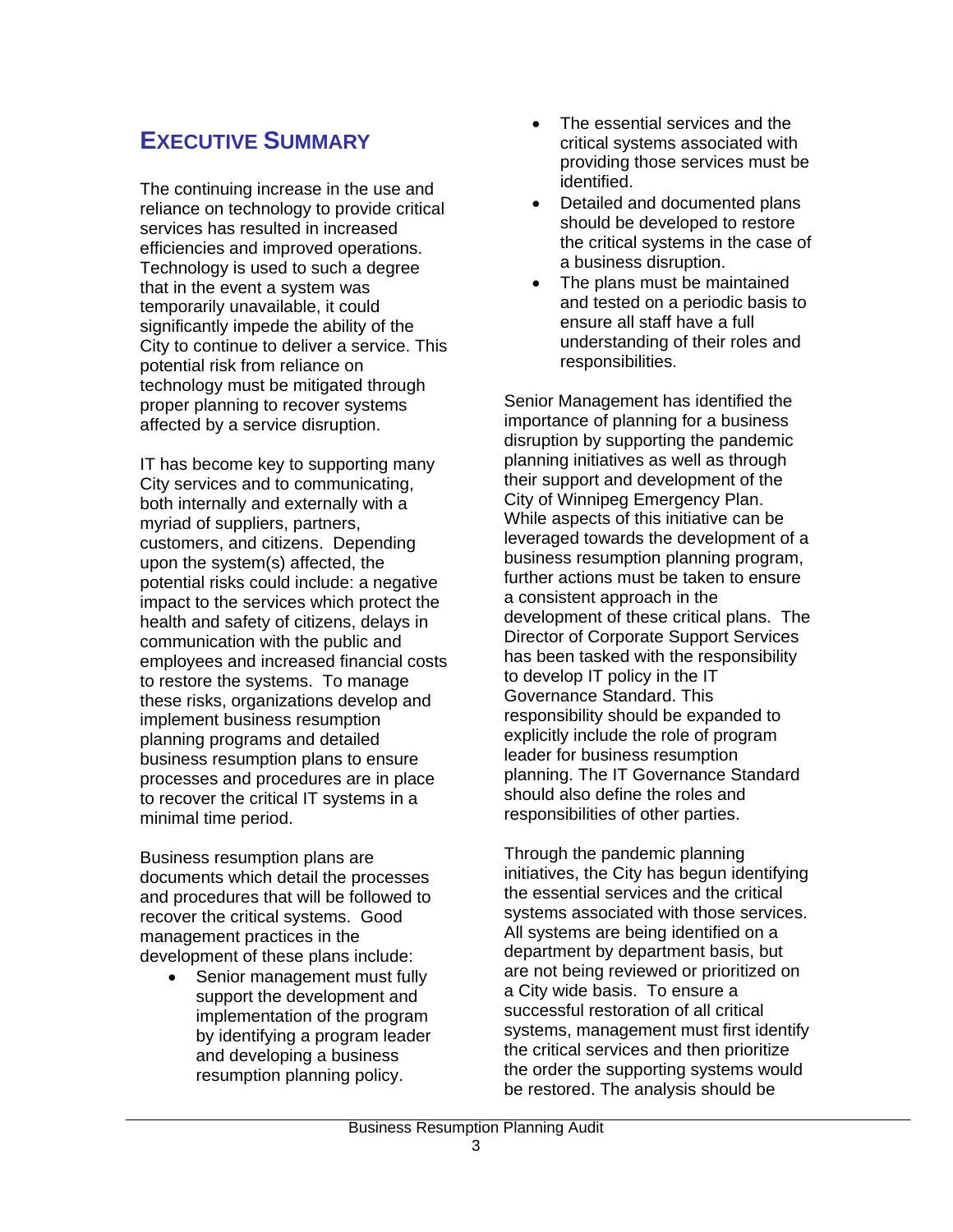based on a consistently applied risk assessment or business impact analysis methodology on all key systems. Business resumption plans must then be developed to restore the systems with minimal impact to service delivery.

Corporate Support Services has responsibility for the main corporate systems such as PeopleSoft, email and the City's website. Various redundancies have been established throughout the systems to ensure the hardware, software and networking have back-ups and either will continue to function or be restored in the case of a business disruption. Contact lists have been developed with the alternate contact information of all key employees. Although the capabilities to restore the systems are in place, there is a need to expand BRP efforts to the enterprise-wide level to ensure documented procedures and roles and responsibilities are in place to restore all key systems in the case of a significant business disruption.

Corporate Support Services tests the key risk areas such as the server backups, network capabilities and infrastructure components on a regular basis and with the implementation of any new hardware or software. The Department is also undertaking an initiative to maintain 30% of server capacity at an alternate site. This will further enhance the City's ability to recover from a service disruption and continue to provide critical services.

In addition to the review of the efforts undertaken in Corporate Support Services, we reviewed the IT business resumption plans in place for an additional four services provided by the City:

- The Handi-Transit scheduling system
- The Wastewater Treatment system
- The Water Treatment Process
- 311

We found that management of the services has expended considerable effort towards planning for a significant business disruption. Each have implemented plans to mitigate the impact of a business disruption and restore the critical systems that support the service within a minimal time period. The plans developed address the critical areas of preparing for a business disruption: the hardware, software, networking and physical infrastructure. As well the roles and responsibilities within each area had been established. Testing of all four critical areas of business resumption planning are conducted by each department.

The current corporate governance structure needs to be updated to clearly define the roles and responsibilities of a program leader and other departmental management and staff. The key systems need to be identified and prioritized according to their criticality and impact on the organization and the City. Business resumption plans will then need to be developed and periodically tested to ensure the systems are restored in a timely manner following a business disruption. The risk of not developing these plans, in an environment where technology is a fundamental pillar in the delivery of many City services, will not be realized until a major business disruption occurs. Waiting to act until then, will be too late.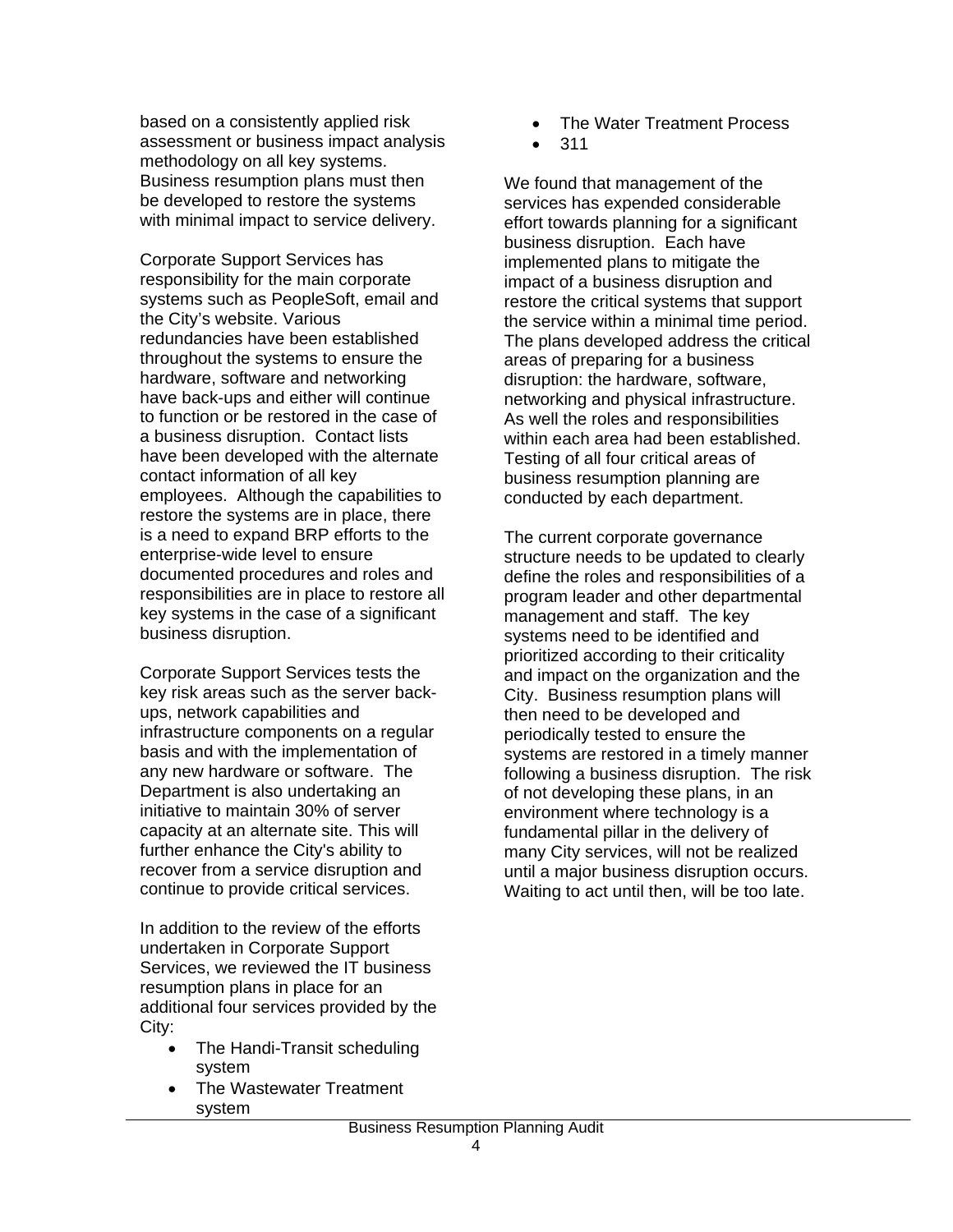# **MANDATE OF THE CITY AUDITOR**

The City Auditor is a statutory officer appointed by City Council under the *City of Winnipeg Charter Act*. The City Auditor reports to Council through the Audit Committee (Executive Policy Committee) and is independent of the City's Public Service. The City Auditor conducts examinations of the operations of the City and its affiliated bodies to assist Council in its governance role of ensuring the Public Service's accountability for the quality of stewardship over public funds and for the achievement of value for money in City operations. Once an audit report has been communicated to Council, it becomes a public document.

# **AUDIT BACKGROUND**

The audit was identified in the City Auditor's Audit Plan for 2009 to 2010. Information technology services for the City of Winnipeg are provided and organized on a decentralized basis (within departments and special operating agencies) and also on a centralized basis (through Business Technology Services). Most departments and special operating agencies have IT staff who support systems that are unique to the services delivered. Business Technology Services provides service for the entire organization through three major IT and communication areas:

- Business Solutions (e.g., PeopleSoft system, tax system)
- Managed Hosting (e.g., web sites, databases)
- Connectivity Services (e.g., email, remote access, roaming wireless)

# **AUDIT OBJECTIVES**

The objectives of the audit were:

- to determine the adequacy of the current corporate governance structure and coordination of business resumption planning (BRP) and disaster recovery planning for the City's computer facilities, critical systems and applications;
- to determine if business resumption plans exist and were developed based on a risk analysis to determine the criticality of each system;
- to assess the adequacy of the business resumption plans and processes in place to ensure that the critical systems are restored in the event of a significant business disruption;

# **AUDIT APPROACH**

We have conducted the audit in accordance with generally accepted auditing standards. Appendix 1 provides a flowchart of the audit process.

• We conducted interviews with staff in the Corporate Support Services Department to gain an understanding of the corporate governance structure and guidance that is provided to departments regarding the development of business resumption plans.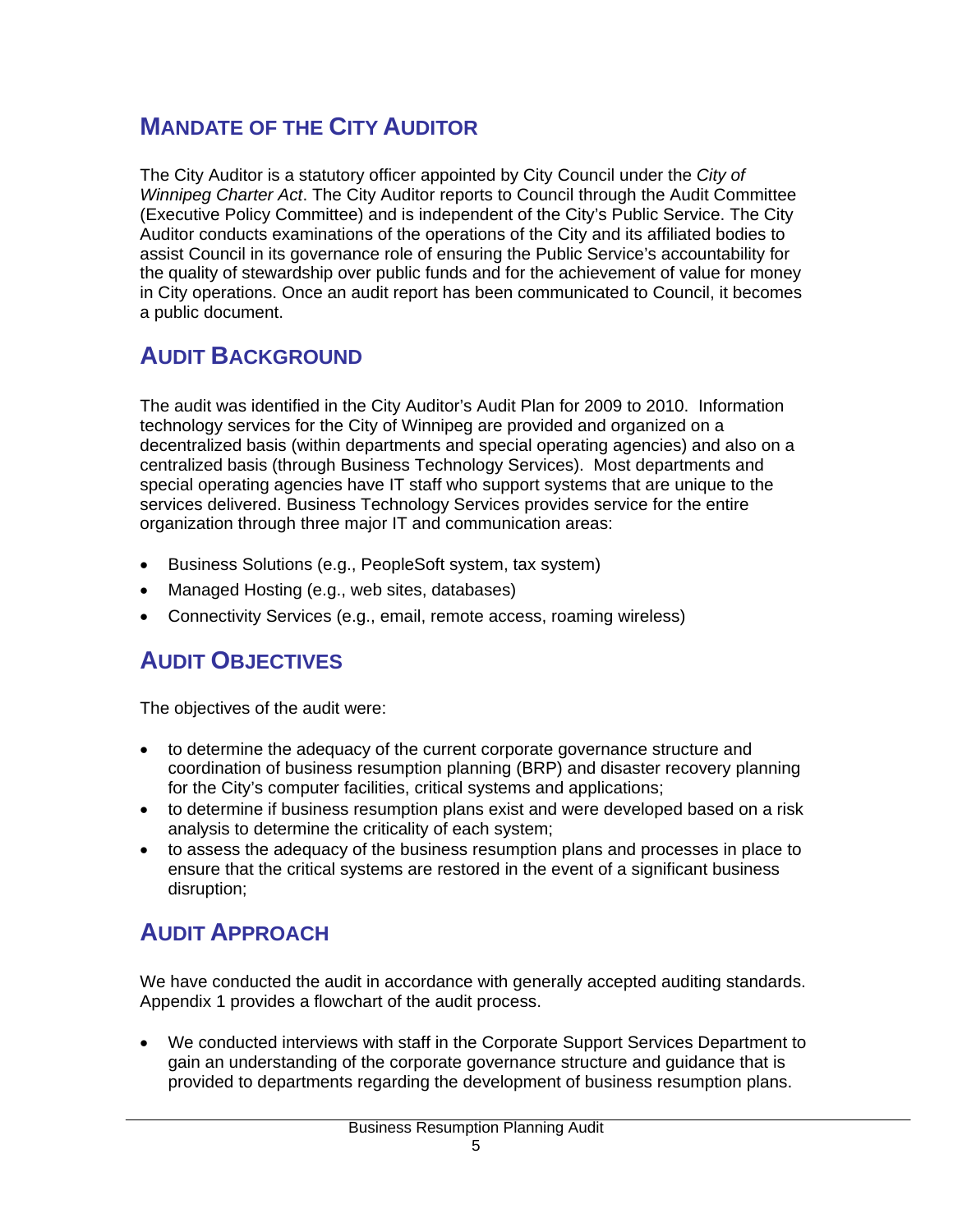- We interviewed management responsible for the following systems: PeopleSoft, Handi-Transit, 311, the wastewater treatment process, and the water treatment process to determine what plans and procedures are in place to restore their critical systems in the case of a disruption to their systems.
- We reviewed business resumption planning guidelines, standards, procedures, and other relevant background documentation on business resumption planning, disaster recovery, and business continuity planning.
- We reviewed the IT Standards to determine what roles and responsibilities have been established regarding business resumption planning and disaster recovery.
- We conducted interviews with the Emergency Preparedness Coordinator to gain an understanding of the City Emergency Plans that have been developed and to gain a better understanding of the pandemic planning initiatives. We reviewed these plans to identify any work that could be leveraged for the development of business resumption plans.

# **AUDIT CONCLUSIONS**

The audit work performed led us to the following conclusions:

- The current corporate governance structure related to the coordination of business resumption planning and disaster recovery planning for the City's computer facilities, critical systems and applications is inadequate. The roles and responsibilities related to business resumption planning need to be clearly defined and a program leader identified to coordinate plan development.
- The City has not identified what are the critical systems that support the delivery of the essential services or developed criteria to assess the risk and impact on the City and citizens in the event a system is unavailable due to a business disruption. While we did observe that considerable effort has been expended towards business resumption planning, there was no clear indication of the priority of systems to be restored in the event of a significant business disruption.
- The systems we reviewed were supported by business resumption plans that were formalized to varying degrees. The lack of consistency and documentation creates risks in the event certain key individuals are unavailable when a plan needs to be implemented. This could result in unnecessary delays in restoring key systems.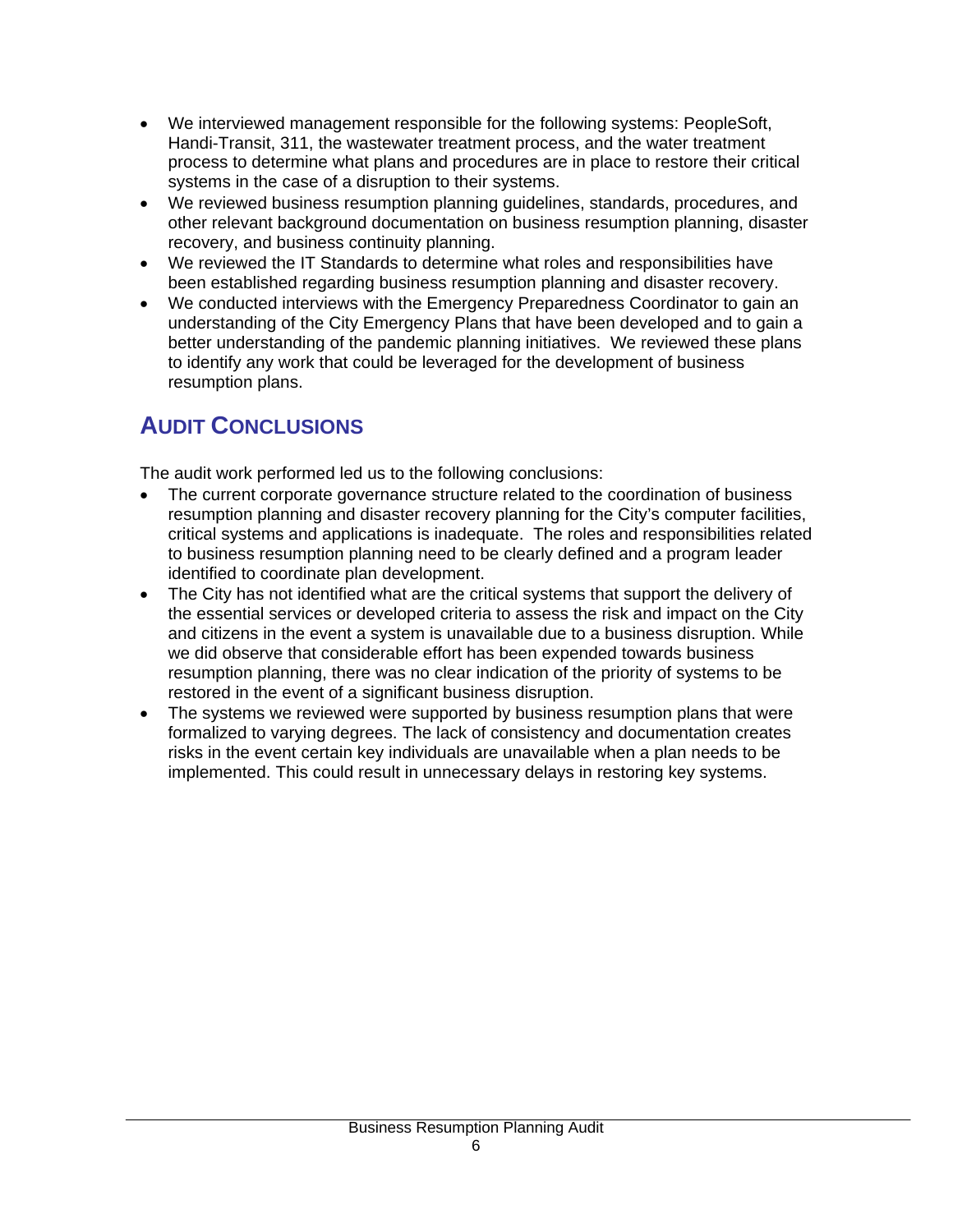# **ACKNOWLEDGEMENT**

The Audit Department wants to extend its appreciation to the management and staff of Corporate Support Services, Transit Department and the Water and Waste Department for their cooperation.

# **Members of the Audit Team**  Bryan Mansky, MBA, CMA, CIA Deputy City Auditor Larissa Wladyka, CMA Auditor

Busi With

January 2010

\_\_\_\_\_\_\_\_\_\_\_\_\_\_\_\_\_\_\_\_\_\_\_\_\_ *\_\_\_\_\_\_\_\_\_\_\_\_\_\_\_\_\_\_\_\_\_\_\_\_\_\_\_\_* Brian Whiteside, CA•CIA Date City Auditor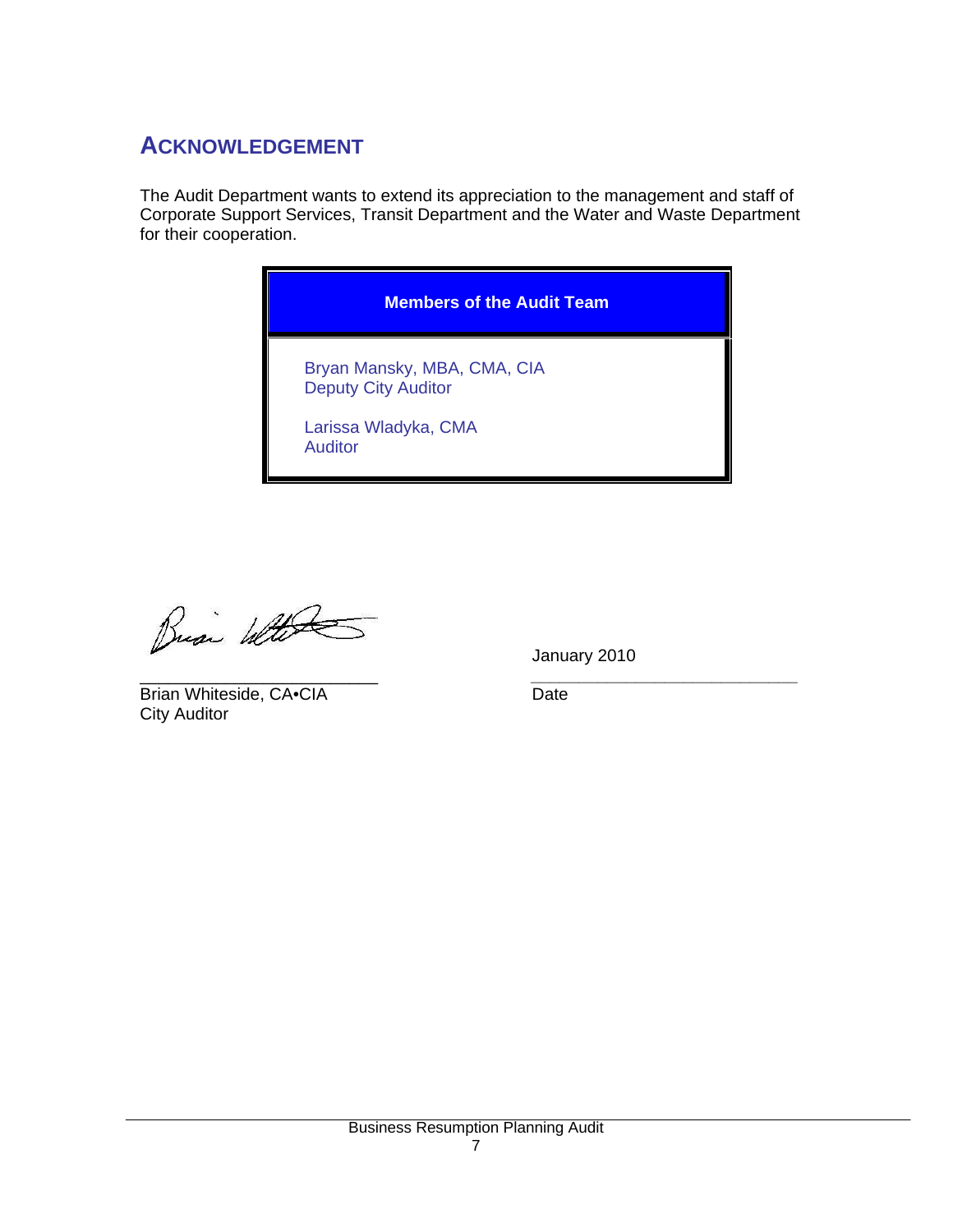# **KEY RISKS AND IMPACTS**

Over the years, the City's reliance on IT has continued to increase to the extent where IT is considered a vital asset to the success of the organization. The use of technology is key to connecting internal departments with each other and with suppliers, partners, customers and citizens. In today's environment, the key critical systems, which support the essential services provided by the City, are expected to be available 24 hours a day, 7 days a week. Any loss of the system's capabilities could be devastating to the operations and have a significant impact on the City and the citizens.

The *potential* key risks associated with a lack of Business Resumption Planning include:

- Increased financial costs to restore the IT systems that support the delivery of City services.
- Delays in communication with the public and employees.
- An inability, in the short-term, to effectively provide essential public services that impact the health and safety of the citizens of Winnipeg due to the inability to resume the key critical functions within a minimal time period.
- A negative impact to the reputation of the City due to the increased costs and delays in restoring critical City services.

With the increasing reliance on technology and the City's unique position of offering essential services to its citizens, the ability to recover the critical IT systems and restore the essential services provided by the City following a significant business disruption are imperative.

# **CRITERIA**

Through our review of this process, we referred to guidelines which have been established by various organizations in the industry:

- Business Continuity Institute Good Practice Guidelines 2008
- Manitoba Emergency Measures Organization Business Resumption Planning, A Development Guide 1996
- COBIT Governance, Control and Audit for Information and Related Technology High Level Control Objectives

Using these guidelines, we developed the following criteria that we used to evaluate the Business Resumption Planning strategies and plans currently in place within the City of Winnipeg:

1. *Business Resumption Planning Program, Policy & Project Coordination - A program and* policy regarding business resumption planning should be developed which details the high-level roles and responsibilities regarding BRP. A leader should be identified and assigned the task of heading up the planning program as well participation from various managerial, operational, administrative and technical disciplines is required to be coordinated through the BRP lifecycle. Management needs to support these efforts and provide resources for the development and maintenance of plans.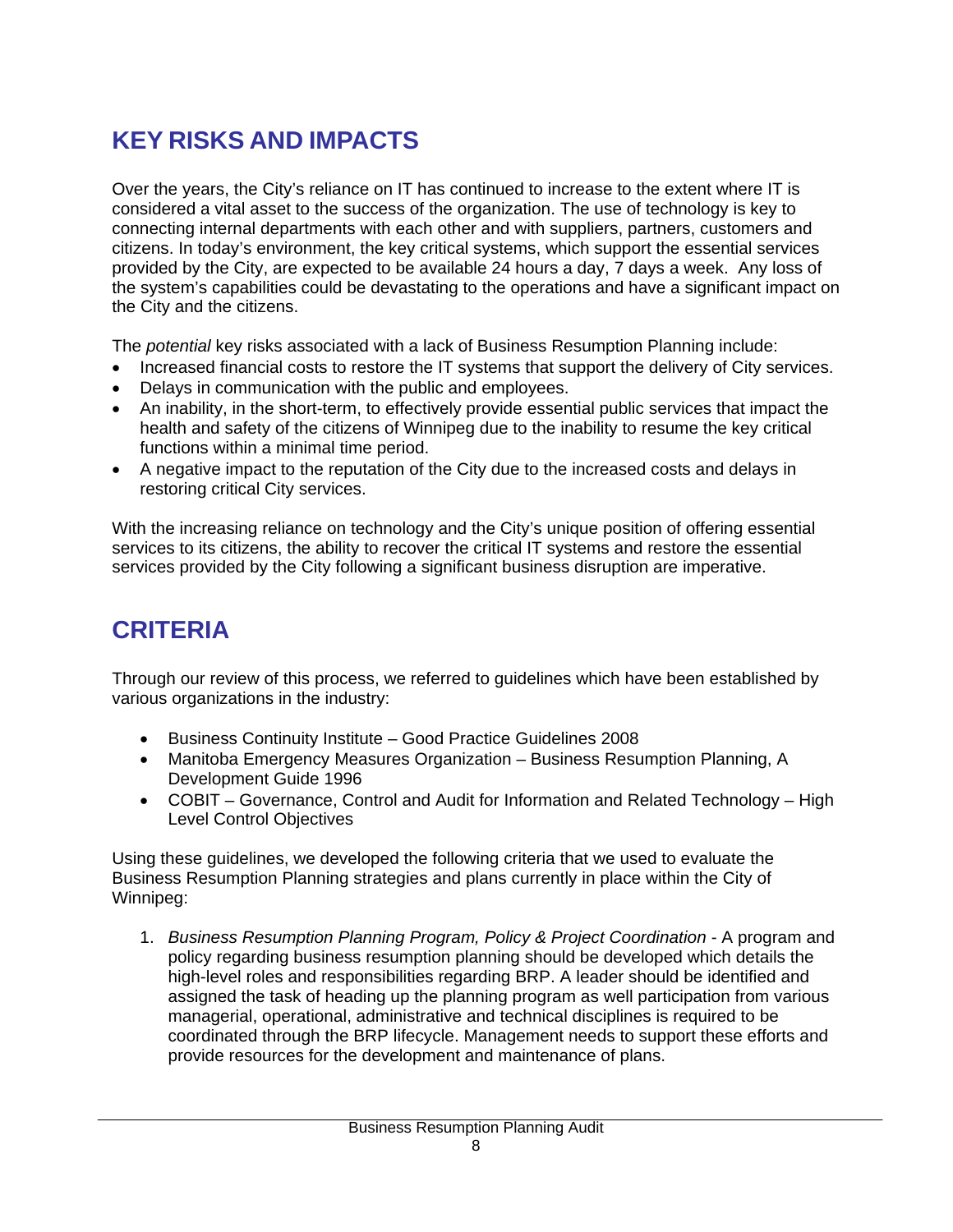- 2. *Understanding the Organization and Identifying the Critical Systems and Essential Services* - The Organization needs to determine what the critical applications and key IT systems are and prioritize the order in which systems would need to come back on line in the case of a business disruption. A risk based methodology such as a risk assessment or a business impact assessment should be used to identify the key systems and critical services. Recovery time objectives should be established based on the business owners assessments.
- 3. *Develop and Implement Detailed Business Resumption Plans*  IT should develop appropriate detailed action plans which ensure the continuity of the key IT systems and effective incident management. The information technology business resumption plans should be in line with the overall business continuity requirements of each essential/critical service to ensure consistency. The plans should address: hardware, software, networking and infrastructure (office space). Procedures should be documented within the plans for communicating with the necessary stakeholders: employees, key customers, critical suppliers and management.
- 4. *Maintaining, Testing and Reviewing Business Resumption Plans Training and Embedding Business Resumption Planning in the Organization's Culture – business* resumption planning strategies and plans are validated by testing and reviewing and should be kept up to date. To ensure the plans are up to date, procedures should be established for maintaining and updating the plans. A plan cannot be considered reliable until it is tested. Testing the plans can take various forms such as technical testing, walk through, and full live exercises.

# **OBSERVATIONS AND RECOMMENDATIONS**

Our observations and recommendations are divided into four sections separated by the four above-mentioned criteria. We reviewed the PeopleSoft system to evaluate the governance structure and coordination of business resumption planning at the corporate level. In addition to our focus on PeopleSoft, we reviewed the overall processes and procedures in place for the IT related functions within Corporate Support Services to respond to a business disruption.

Specific to the last two criteria, we also reviewed the IT business resumption plans and planning efforts in place for an additional four services provided by other departments in the City. The services were selected based on their criticality and the potential impact on the City and the citizens if these services were disrupted. The services selected were:

- The Handi-Transit scheduling system
- The Wastewater Treatment System
- The Water Treatment Process
- 311

A review and summary of the business resumption planning strategies and plans for these four services has been summarized at the end of the Observations and Recommendations section.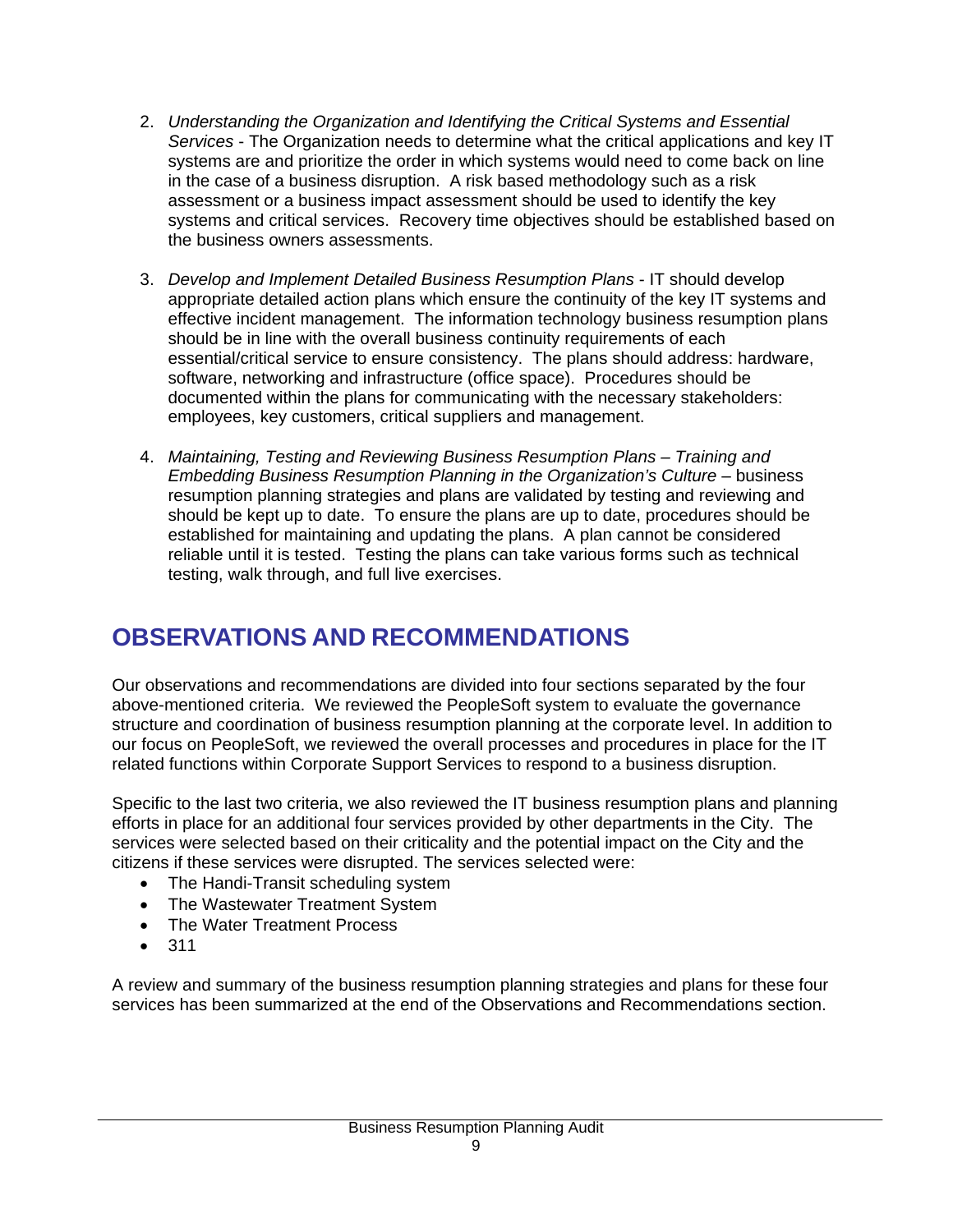# *Business Resumption Planning Program*

The key to the successful development of a business resumption planning (BRP) program is to first demonstrate senior management's commitment to the program by clearly defining the roles and responsibilities related to the high-level management of the program and assigning overall accountability to a member of senior management. The support of senior management ensures that the program is given the correct level of importance within the organization and provides a greater chance of effective implementation. The following tasks should be assigned to the program leader:

- heading up the planning team,
- facilitating overall planning,
- providing ongoing liaison with senior management,
- ensuring the plans are reviewed and maintained, and
- coordinating activities following the occurrence of a significant business disruption

Upon the commitment of senior management and the designation of a program leader, an IT business resumption planning policy should be developed. The policy outlines the high-level guidelines related to business resumption planning and defines the key roles and responsibilities. The establishment of a business resumption planning policy further demonstrates management's commitment to the business resumption planning program and clearly defines management's expectations.

#### **Business Resumption Planning roles and responsibilities have not been defined and assigned**

Through interviews conducted with management and staff from Corporate Support Services (CSS) and a review of the IT Governance Standard, we determined that a program and a policy have not been developed, as well the BRP roles and responsibilities have not been formally assigned. Under the current governance structure, the Director of Corporate Support Services is responsible for corporate systems and departmental directors are responsible for the systems within their departments.

The absence of formally articulating BRP roles and responsibilities in the IT Governance Standard could result in inconsistent commitment toward business resumption planning. With the organization's increased reliance on technology to support service delivery this gap must be addressed. Without a program leader, full support from senior management, and clearly defined roles and responsibilities, successfully implementing a business resumption planning program becomes an almost impossible task.

The Director of Corporate Support Services has been assigned several responsibilities related to IT including:

- developing and recommending City IT policy,
- developing and approving administrative directives related to IT, as well as
- recommending improvements with respect to the governance structure, organization structure and/or policies and/or implement any necessary changes in overall direction, plans, and/or directives.

We believe the IT Governance Standard should be amended to identify the Director of Corporate Support Services as the program leader to initiate the development of an enterprisewide business resumption planning program. The next step would be the development of a business resumption planning administrative standard. The standard further demonstrates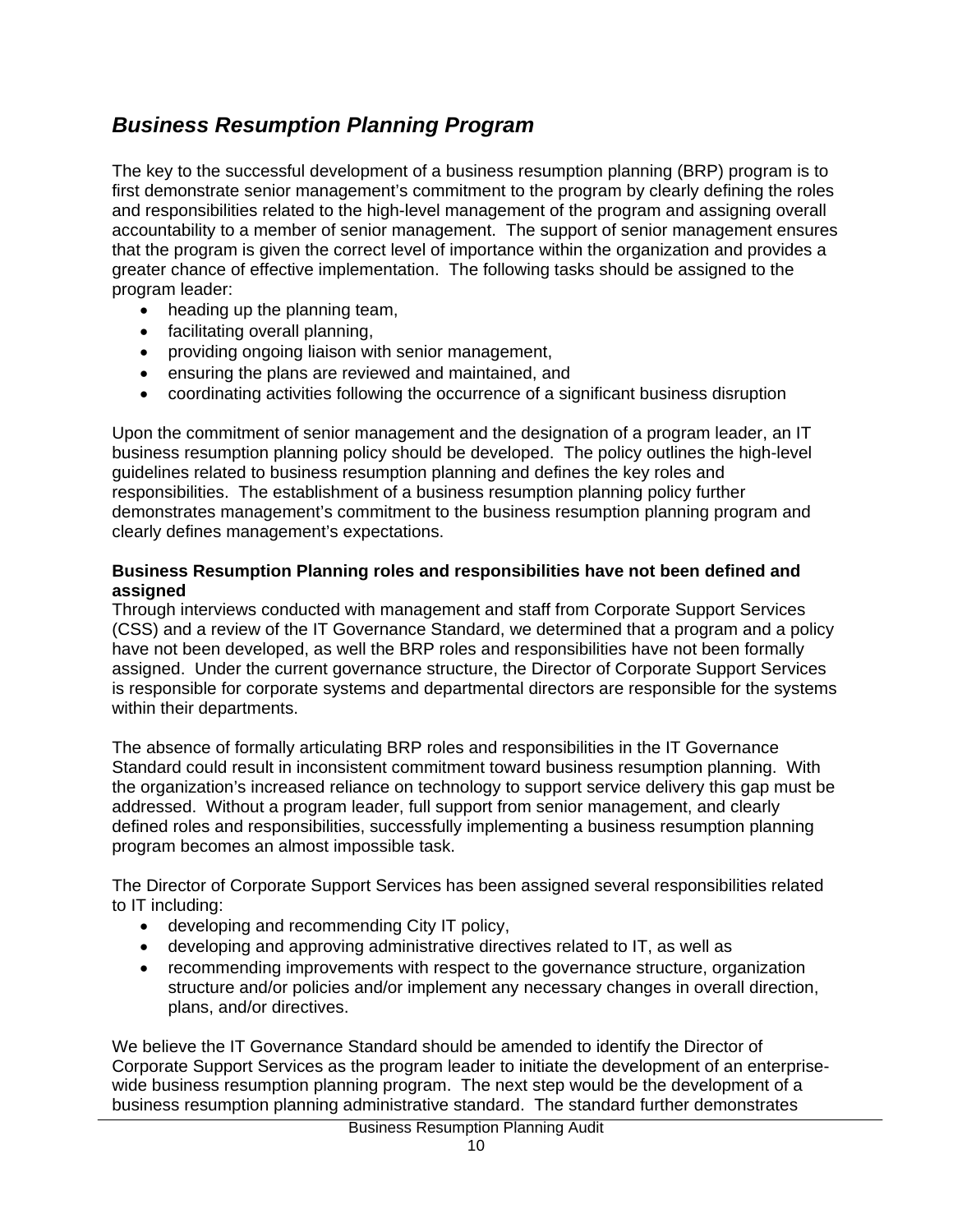management's commitment, outlines the high-level guidelines related to business resumption planning and defines the key roles and responsibilities.

Through pandemic planning and the development of the City of Winnipeg Emergency Plan, the City has educated management and staff of the risks surrounding a pandemic as well as a disaster and how they can prepare and respond. The Emergency Preparedness and Coordinating Committee and the Emergency Public Information Team have been established to discuss and prepare for emergencies. These teams are comprised of staff from various departments and functions, including IT, who meet regularly to discuss arising issues and current plan status. The results of the planning efforts are then communicated to senior management. The work that has been done through these initiatives related to IT should be leveraged in the development of a business resumption planning program. These initiatives have been successful, due in part to the endorsement of the importance of the programs by the CAO. They have expressed their support of the programs by formally communicating the importance through a letter to all department heads as well as through the development of the Emergency Plan.

## *Recommendation 1:*

The Director of Corporate Support Services amends the Governance Structure – Information Technology Administrative Standard No. IT-001, and assign responsibility for the development of a Business Resumption Planning Program and Business Resumption Plans.

#### *Management Response:*

1. Agree. Administrative Standard No. IT-001 will be revised to identify appropriate roles and responsibilities necessary for the development of a Business Resumption Planning Program and Business Resumption Plans. Timing: Q3 2010

## *Recommendation 2:*

The Director of Corporate Support Services support the development of a Business Resumption Planning Program by clearly defining the roles and responsibilities of departmental senior management and their staff and communicating the program's goals and objectives.

## *Management Response:*

2. Agree. A formal program will be developed in collaboration with IS leaders across the organization. A new Administrative Standard will be developed to outline the appropriate roles and responsibilities and a communications strategy will be developed to ensure all relevant stakeholders are aware. Timing: Q4 2010

# *Understanding the Organization and Identifying the Critical Systems and the Essential Services*

To ensure that the impact to an organization is minimized in the case of a significant business disruption, a risk-based methodology, such as a business impact analysis or a risk assessment, should be used to identify the essential services and associated key systems. An essential service is an activity whose continued operation is considered essential by management - nonperformance of this function could be significantly detrimental to citizens and have a large financial and non-financial impact on the organization.

Based on the systems impact during a prolonged disruption of their services, the critical systems need to be prioritized and the order in which each system will be recovered needs to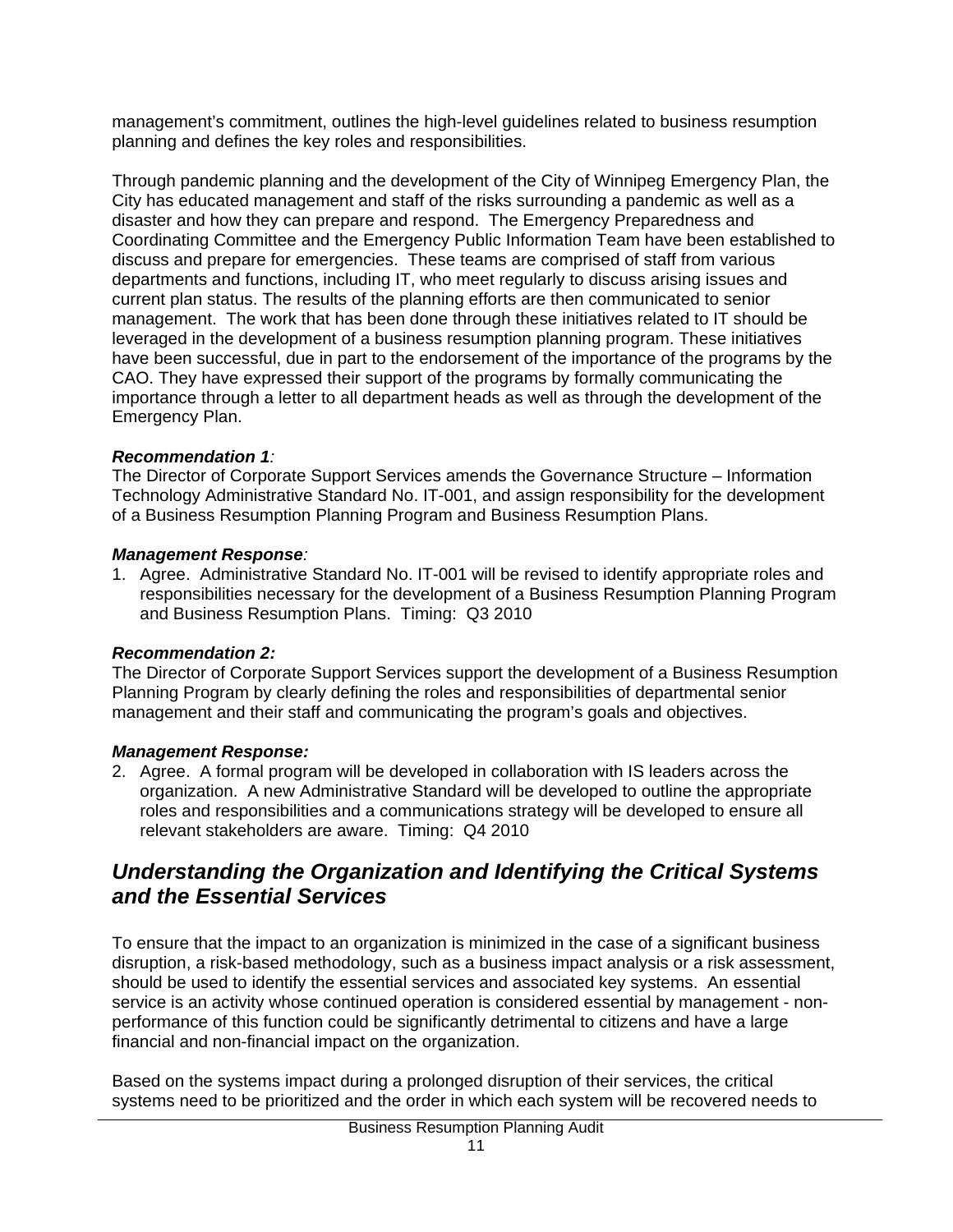be clearly documented. With a list of the essential services and critical systems, senior management and IT are able to determine and plan for what systems to restore first, how quickly and to what level of service. The business impact analysis or risk assessment should be conducted by the business owners in consultation with the business resumption planning program leader or BRP team.

When completing the risk assessment or business impact analysis the business owners should consider a number of items including the following**<sup>1</sup>** :

- Would the safety or security of personnel, citizens and property be jeopardized if your operations were interrupted?
- How long can your essential business functions be inoperative?
- Are there regulatory requirements or penalties that must be considered if you cannot fulfill your obligations due to an unplanned business disruption?
- What is the financial impact of non-performance of a business function? How significant is this impact? Is it measurable?
- What legal or contractual liabilities would arise if the activities were curtailed or shut down?
- Which of your essential operations are dependent on computer support?
- What are the pre-set arrangements that need to be on "stand-by" in order to get the essential services operating again with as little delay as possible?

**The City of Winnipeg has begun identifying the essential services and critical systems**  With the City of Winnipeg's Pandemic Planning initiative lead by the Disaster Preparedness & Response Division, City departments have begun the process of determining and prioritizing their essential services and the supporting critical systems. Furthermore, City departments have begun considering the minimum number of staff required to carry out the critical services and identifying those employees capable of supporting these services during a pandemic. The information that has been collected for pandemic planning can be leveraged in the development of business resumption plans.

In 2006, business impact analyses were completed by various departments as part of an initiative undertaken by CSS. At the time, CSS was looking at ensuring their IT strategies were in line with the requirements of the business units. This initiative was mainly for information purposes and further review of the analyses was not conducted. Subsequent to this initiative, the business impact analyses have not been further reviewed or updated and for the systems that have been added subsequent to this initiative, business impact analyses have not been conducted.

In addition to this, CSS has initiated their own assessment of the critical systems to determine which systems would need to be restored first in the case of a business disruption. Corporate Support Services is also completing a server consolidation project with the intent of maintaining 70% of the corporate systems at a main site and 30% at a secondary location. This would allow 30% of the City systems to continue in the case a business disruption where the main site becomes inaccessible. This project is anticipated to be completed by 2011.

A key component of business resumption planning is conducting and maintaining risk assessments or business impact analyses on every major system. Without this assessment, IT

 $\overline{a}$ **1** SANS Institute InfoSec Reading Room, Business Resumption Planning: A Progressive Approach. SANS Institute 2002.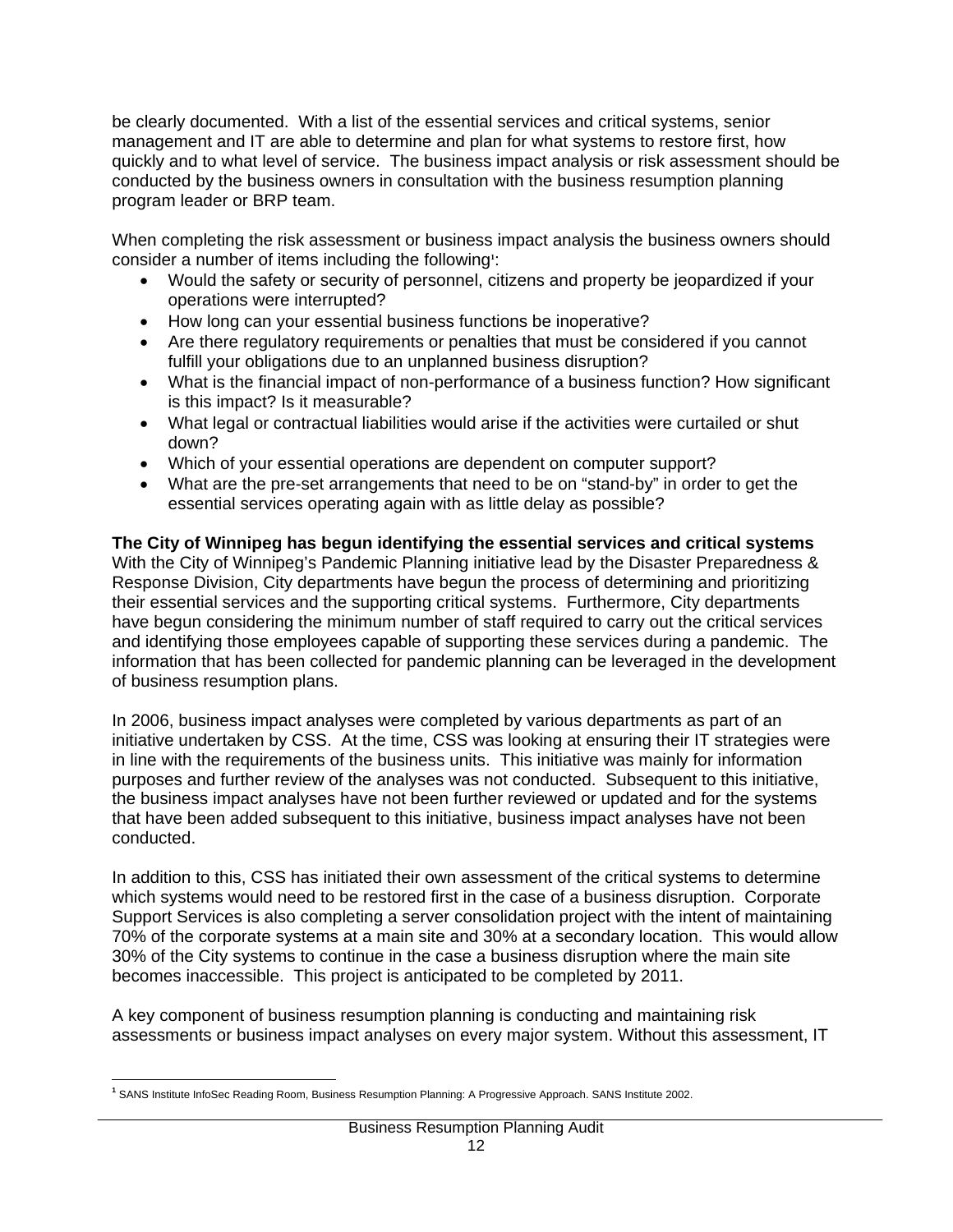cannot ensure that all the critical systems that support essential services will be available as required in the case of a significant business disruption.

To date, the governance structure in place did not facilitate an enterprise wide approach to undertaking risk assessments. As a result, the City does not have a listing of what are the essential services or defined timeframes for systems to be restored in the event of a significant business disruption. This information is required as an input into the risk assessment process. Council and management need to determine and agree on what their definition of an essential service is and what criteria should be used in the risk assessment to evaluate the criticality of each service and system. This will allow all City systems to be evaluated using a consistent approach and prioritized accordingly. For the development of the emergency plans and pandemic plans, the following criteria were used to determine and prioritize the importance of each service:

- impact on the health and safety of citizens and employees,
- impact on public perception,
- financial impact
- legislative requirements

Upon completion of this task, the next step will be the plan development.

#### *Recommendation 3:*

The Director of Corporate Support Services, in consultation with the CAO and senior management, develop a list of the critical systems which support the essential services provided by the City. The systems should be prioritized according to their criticality and impact on the organization and the citizens. The list should be reviewed by the Director of Corporate Support Services to ensure that it is consistent with the overall needs of the organization and the providers of the essential services.

## *Management Response:*

3. Agree. A list of critical systems will be developed using the risk assessment, business impact analysis and priority criteria recommended**.** Initial work has already started as part of our IT consolidation efforts and a previous Audit (re: vulnerability assessments) and will continue in collaboration with the IS Leaders group, business owners within departments and the Emergency Preparedness Coordinator. Timing: Q4 2011.

# *Develop and Implement Detailed Business Resumption Plans*

Business resumption plans are developed to enable an organization to quickly react to a significant business disruption and minimize the consequences and impact resulting from a disruption in service. Furthermore, the information technology business resumption plans should be in line with the overall business requirements of each essential service to ensure consistency. A business resumption plan is a temporary stage during which specific activities are undertaken to allow the organization to remain viable to its stakeholders.

Through the plan development process a number of decisions will be made and documented, including:

- at what point during a business disruption the plan should be activated,
- the detailed roles and responsibilities of key employees in the business unit during a business disruption,
- communication strategies,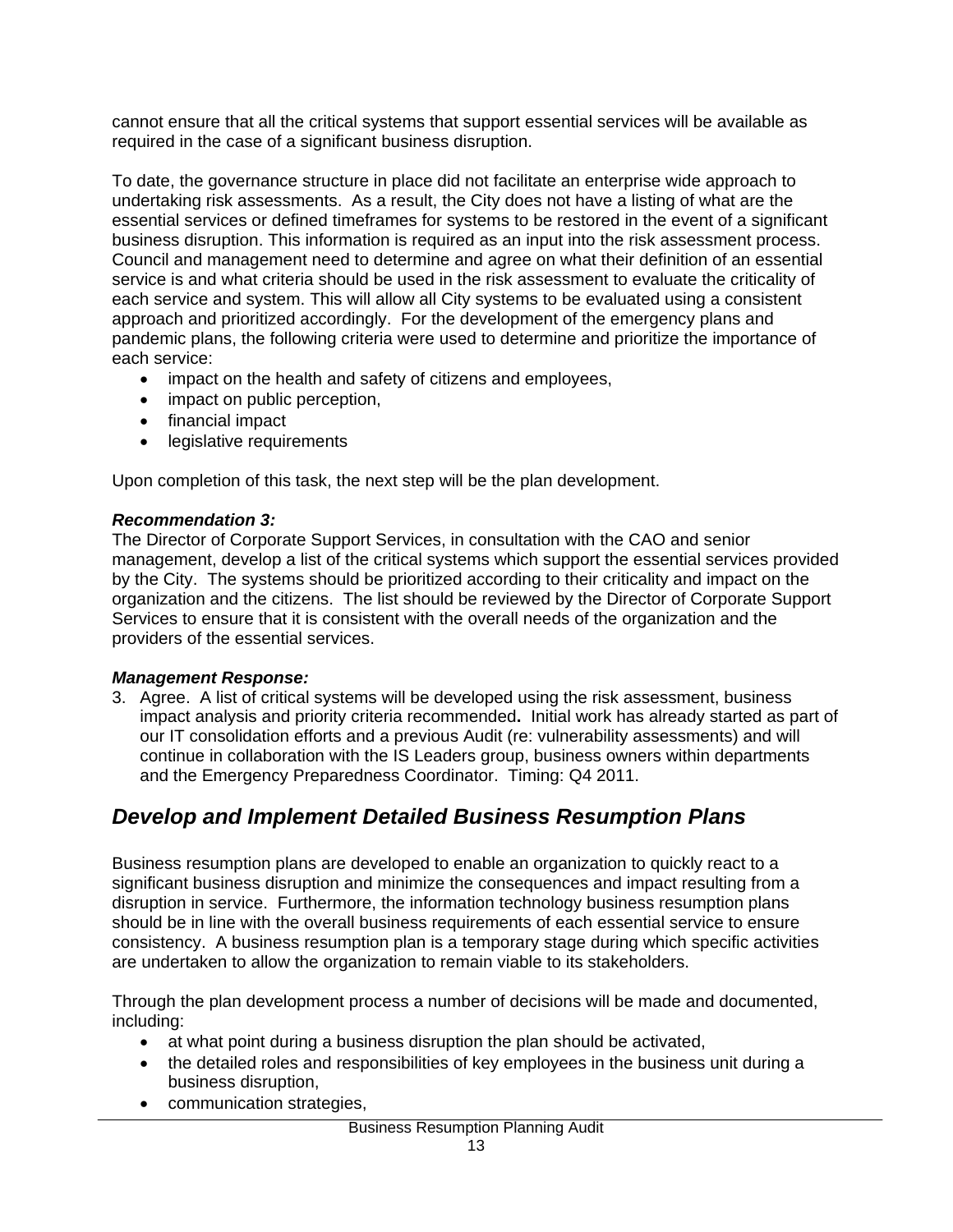- contact lists,
- documented and detailed procedures for restoring the critical systems that support the essential services.

The detailed plans will ensure that the employees have a complete understanding of who is responsible for what, what they need to do, how, where, why, and when. To ensure a successful resumption of critical systems, the plans should address the following IT components:

- hardware,
- software,
- networking, and
- physical infrastructure such as office space, electrical systems, mechanical systems, and fire protection

Through various IT projects over the years, CSS has begun the process of establishing various capabilities that will facilitate the restoration of some critical City systems such as:

- establishing system redundancies,
- back-ups of all corporate data are done on a daily basis,
- network capabilities have been duplicated, as well
- secondary power supplies have been established

# **Lack of documented plans in place to ensure restoration of the corporate systems**

Through interviews conducted with management and staff from CSS we determined that the capabilities to restore some corporate systems, such as PeopleSoft, Outlook and the City's website, in the case of a significant business disruption are in place. Roles and responsibilities are generally understood and contact lists of key staff have been developed and are regularly updated and distributed. Back-ups of data produced are performed on a daily basis and are automatically stored at an alternate location. Redundancies in the network capabilities have been established between the main IT site and an alternate location. In addition, dual power connections to system servers are in place minimizing the risk of a loss of power to a system. The City of Winnipeg owns numerous buildings throughout the City and in the case of a business disruption at any site, relocating to an alternate building and using their hardware and office space is a possibility for resuming operations.

To effectively enact a BRP, the plan must also include communication procedures for communicating with other stakeholders such as general management and staff, critical suppliers and citizens during a business disruption. A City of Winnipeg emergency webpage – Emerg-Web, has been developed and is accessible through the City of Winnipeg public webpage. The intent of this webpage is to provide critical information during a business disruption such as a flood, to all citizens and employees. This initiative can be utilized in the communication strategy of the business resumption plans for communicating with all stakeholder groups during a business disruption.

CSS has successfully mitigated a number of small business disruptions; however, in the event the main IT site would be inaccessible, the roles, responsibilities and communication plans have not been formally defined, assigned or documented. In our review of the other services provided by the Transit Department (Handi-Transit), Corporate Support Services Department (311) and the Water & Waste Department (Wastewater and Water Treatment process), we identified that considerable effort has been expended towards planning for a significant business disruption. These services have identified the risks related to a disruption in their business and have prepared plans to mitigate the impact and restore the service. The plans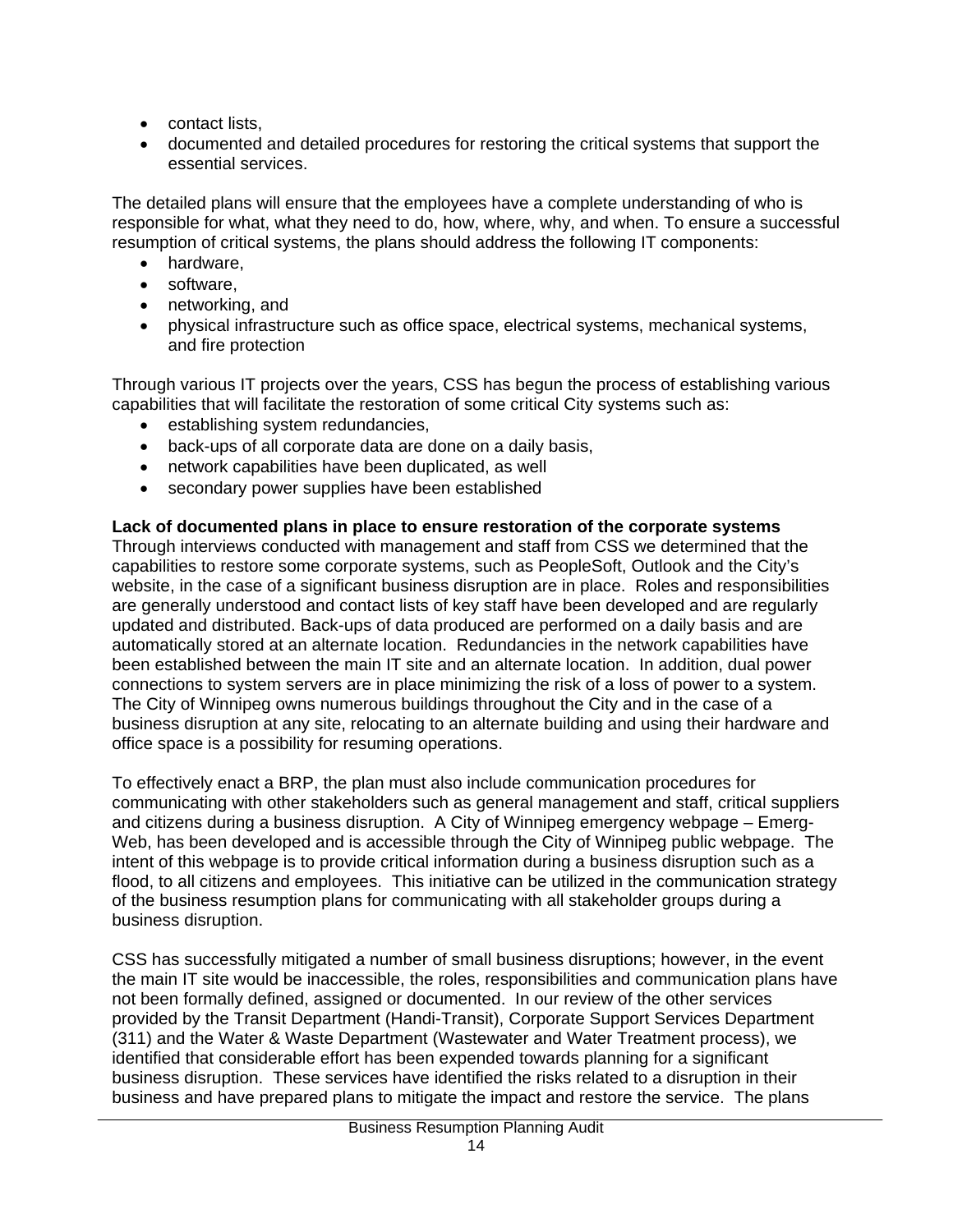address the four key areas of hardware, software, networking and infrastructure and include roles and responsibilities, supporting procedures and contact lists for key staff. A further description of the plans in place is discussed later in the report.

Business resumption plans need to be activated during or immediately after a significant business disruption. Ensuring all major decisions are properly documented within the plans will enable the rapid and cost effective resumption of an organization's essential services during and following a significant business disruption.

# *Recommendation 4:*

The Director of Corporate Support Services should work in cooperation with the owners of the critical systems to formally document business resumption plans. The plans should include:

- identifying at what point during a business disruption the plan should be activated,
- defining detailed roles and responsibilities of key employees,
- communication strategies,
- contact lists of employees identified as critical to the restoration of the system along with procedures to distribute and regularly update those lists

# *Management Response:*

4. Agree. Working with IS Leaders from across the organization and departmental business owners, we will formally document business resumptions plans and communicate to key stakeholders on an enterprise wide basis. Timing: Q4 2011

# *Maintaining, Testing and Reviewing Business Resumption Plans – Training and Embedding Business Resumption Planning in the Organization's Culture*

Upon final approval by management of the plans, the next step is to ensure successful implementation through staff training as well as periodically exercising and testing the developed plans. All employees should be familiar with their roles and responsibilities and should have a general knowledge of how the overall organization will function when the plan is activated.

The plans must be maintained and regularly reviewed to ensure that any changes in staffing, business processes or systems are updated within the plans. The plans should be tested at least annually in order to determine the strengths and weaknesses of the plan as well as allowing staff to practice their roles. A full exercise of the plans does not need to be conducted, alternative testing techniques exist which minimize the cost and extent of the testing. Such methods include tabletop exercises and testing only certain components of the plans. These methods can be used to ensure the plan will work and staff is aware of their roles and responsibilities.

# **Testing of systems is conducted**

Although CSS does not have any documented business resumption plans to test, through discussions with management various tests are conducted which test key risk areas. Server back-ups, network capabilities and infrastructure components are regularly tested. As well, when system changes occur, discussions are held to determine what impact the changes have on the system and the ability to restore the system.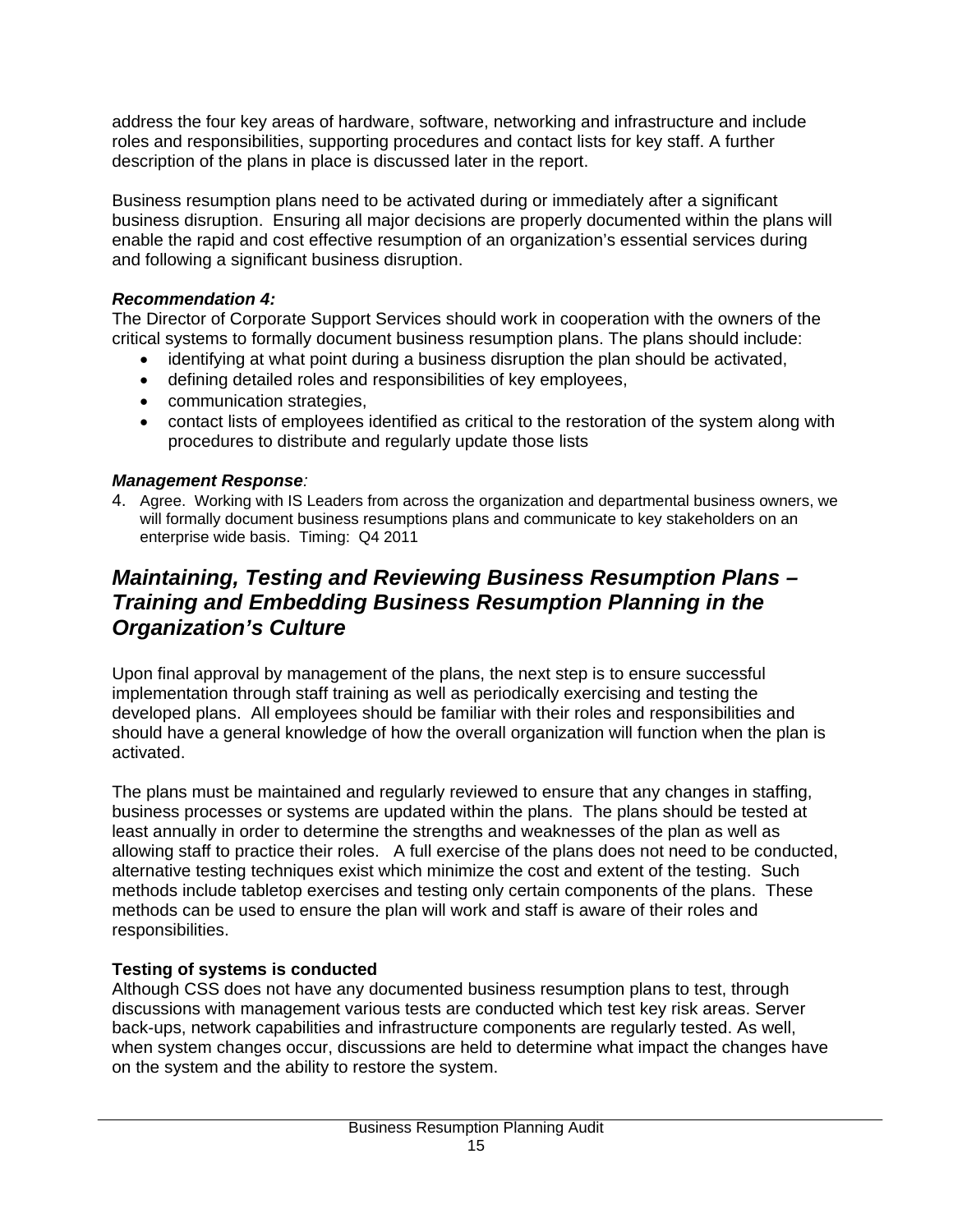The 311 service is provided by CSS staff and is the main contact point between the City and the citizens and could have a significant impact on services and communications if it were disabled. CSS has taken steps to ensure continuity of the system by testing the phone systems and switching service delivery to an alternate back-up site. As well, two uninterruptible power supply connections have been established in the event of a loss of power.

For the Handi-Transit service, the hardware and software have full redundancy that is tested periodically. As well, there is an agreement with 311 to share terminals in the event of a service disruption. For the wastewater and water treatment systems, these systems are designed with several layers of redundancy. This has permitted the periodic testing of the systems including the hardware and software, network capabilities and infrastructure. With the implementation of any new systems hardware and/or software, tests are conducted to ensure full restoration of the system. Roles and responsibilities have been tested and updated as a result of these tests.

The City also participates, as a whole or just certain departments, in broader emergency exercises such as "Citywide in the field LIVE" in May 2007. Exercises are also conducted with external groups such as CN Rail, CP Rail, Winnipeg Airports Authority, Winnipeg Regional Health Authority, the universities and the Manitoba Emergency Measures Organization. These exercises illustrate the experience the City has in emergency plan testing and could be expanded to include or leveraged in the design of business resumption plan testing.

# *Recommendation 5:*

The Director of Corporate Support Services should develop processes to ensure that business resumption plans are regularly reviewed, updated and tested to identify areas for improvement. The Director of Corporate Support Services should define the degree and frequency of plan review and testing.

## *Management Response:*

5. Agree. The department will develop an administrative protocol to define the process and timing for regular testing and to identify areas for improvement on an enterprise-wide basis. This activity fits within the mandate of the Project Management Office (PMO) in CSS and as such, the PMO will be responsible for undertaking the periodic reviews. Timing: Q4 2011 (to coincide with Recommendation 4)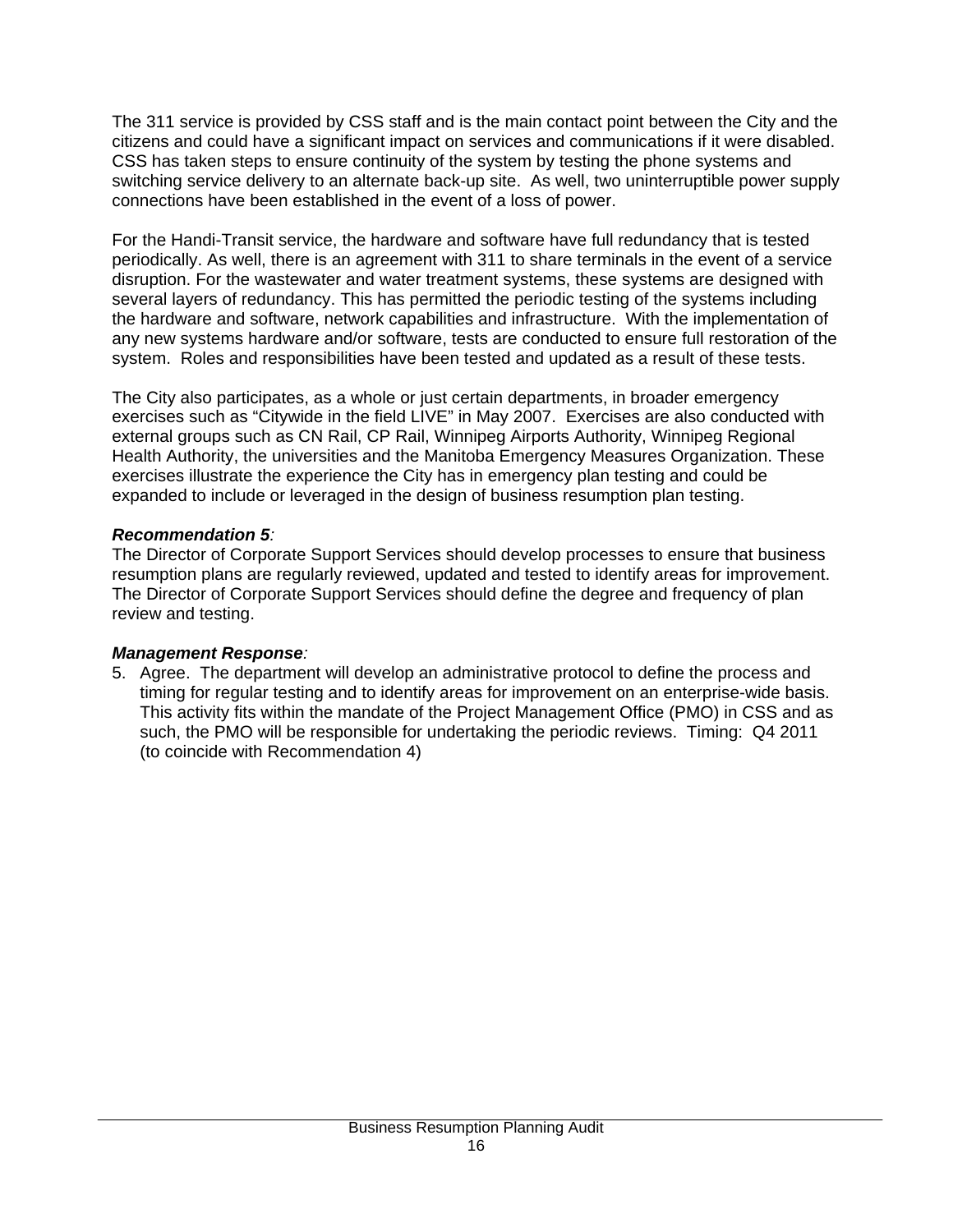# **REVIEW OF SELECTED KEY SYSTEMS**

# *Handi-Transit Scheduling System*

#### **Service Description**

Handi-Transit is a service of the City's Transit Department that provides door-to-door transportation for people who are unable to regularly use the City's fixed route transit system because they are legally blind or have a physical disability that significantly impairs their mobility. The service is pre-booked and is a shared ride service.

## **The Operations**

Handi-Transit is expected to grow significantly over the next decade as the population ages. Currently there are over 9,000 active registrants in the system and each year there are over 3,000 new applications received and processed. The call volume for Handi-Transit ranges from approximately 3,000 to 3,500 calls daily, 1,500 of which are handled by a self service interactive voice response system for trip confirmations and cancellations. The average weekday passengers carried is 1,800 increasing to 2,300 in the winter months. The service is provided 7 days a week with a contract fleet of approximately 100 vehicles providing service.

Clients can request their trips up to a week in advance by calling into an operator who enters the trip information into the system. The cutoff to request a trip for the next day is 11am. A priority scale between one and three is used to prioritize and schedule the trips to ensure all first priority trips such as medical appointments and rides to work and post secondary school are scheduled.

Once all trip requests are entered into the system, the system generates a schedule between 11am and 2pm. An automated interactive voice response system that detects voice and keyboard inputs allows customers to call into the system after 2pm to retrieve their trip times.

## **The Systems**

Several IT systems are used for delivering all aspects of the service at all times. This includes Internet Protocol telephony, reservation booking, scheduling, dispatch and complaint handling.

The following four systems make up the application software:

- *iRide*  Handi-Transit Data Management System
	- Winnipeg Transit locally developed and supported application including:
		- Client records
		- **Contractor resources**
		- Trip booking
		- Manual Scheduling
		- **Dispatch optimization**
- *iRide Automated Handi-Transit Scheduling System* 
	- Optimized request to resource allocation
	- Dynamic schedule adjustment
- *iRide Incidents* for customer relationship management of complaints and commendations (log, investigate and resolve)
- *Confirm/Cancel* Handi-Transit IVR (Interactive Voice Response)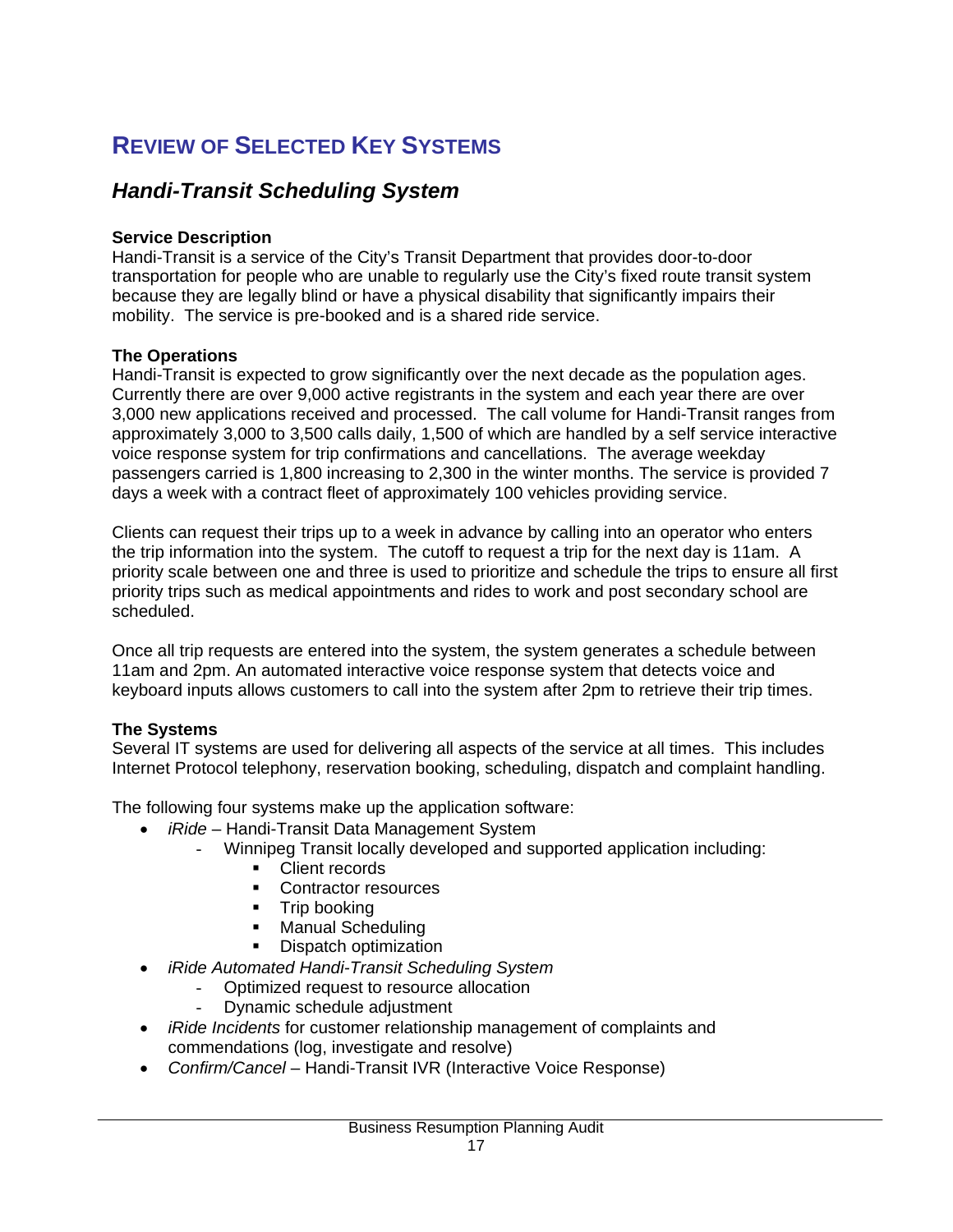All requests are entered into a system which generates a schedule using an algorithm that takes into account a number of different variables such as the different vehicle types, mobility aids, the vehicle capacity, the trip times, the destination and the priority. The system creates a schedule by allocating the contracted resources of specialized vehicles and drivers to the demand for rides by authorized clients in an optimum fashion.

The Department keeps a copy of the schedule and a second copy is sent electronically to the drivers. Throughout the day the system automatically adjusts the schedule due to cancellations and the email system has become the key system used to communicate the changes to the drivers.

# **The Impact of a Failure to the Systems**

The processes within Handi-Transit to create the schedules and communicate with the drivers are completely automated and the Department does not have the ability to deliver the service to the same level manually. The critical hours of operations are between 11am and 2pm while the system is generating the next day's schedule. A system failure prior to finalization of a schedule would virtually halt service delivery for the next day; clients would need to source alternate transportation to attend their appointments. This would severely impact citizens who are unable to find alternate methods of transportation.

# **The Ability to Restore the System**

# *Hardware & Software*

The hardware that supports the Handi-Transit service is maintained at the main data centre location, all data is backed-up daily at a secondary alternate location. The software has been installed in parallel on four separate systems thereby establishing a hot back-up in the event that one of the platforms fail.

If a system were to fail, it would take approximately an hour and a half to two hours to restore the system to the last transaction (trip request) that was processed before the system failed. The scheduling software has been developed in house; therefore, the department has the expertise and knowledge to restore the system in the case of a failure.

# *Networking*

Two fiber network connections have been established between the primary data site and the secondary back-up location. In the case that one of the fiber connections is severed or fails the data is transferred on the second network connection.

The only network connection Handi-transit has to the City of Winnipeg's main data centre is for the email system. Currently the majority of communication between Handi-Transit and the drivers is by email sent through the corporate email system. If the operations were to lose the connection to the downtown office they would lose the ability to email the drivers, however they could revert to using the telephones to contact the drivers with the schedule information.

# *Physical Infrastructure and Internet Protocol (IP) Telephony*

A significant risk to the operations of Handi-Transit is if the service lost the use of the building where Handi-Transit operations are conducted. To mitigate this risk, there is an agreement with 311 to gain access to phones and terminals that could be used to continue service delivery. Handi-Transit and 311 share the same IP telephony and a back up contact centre has recently been established at 510 Main. Business Technology Services has instructions documented for the transfer of licenses for the phones and the iRide system has been installed on the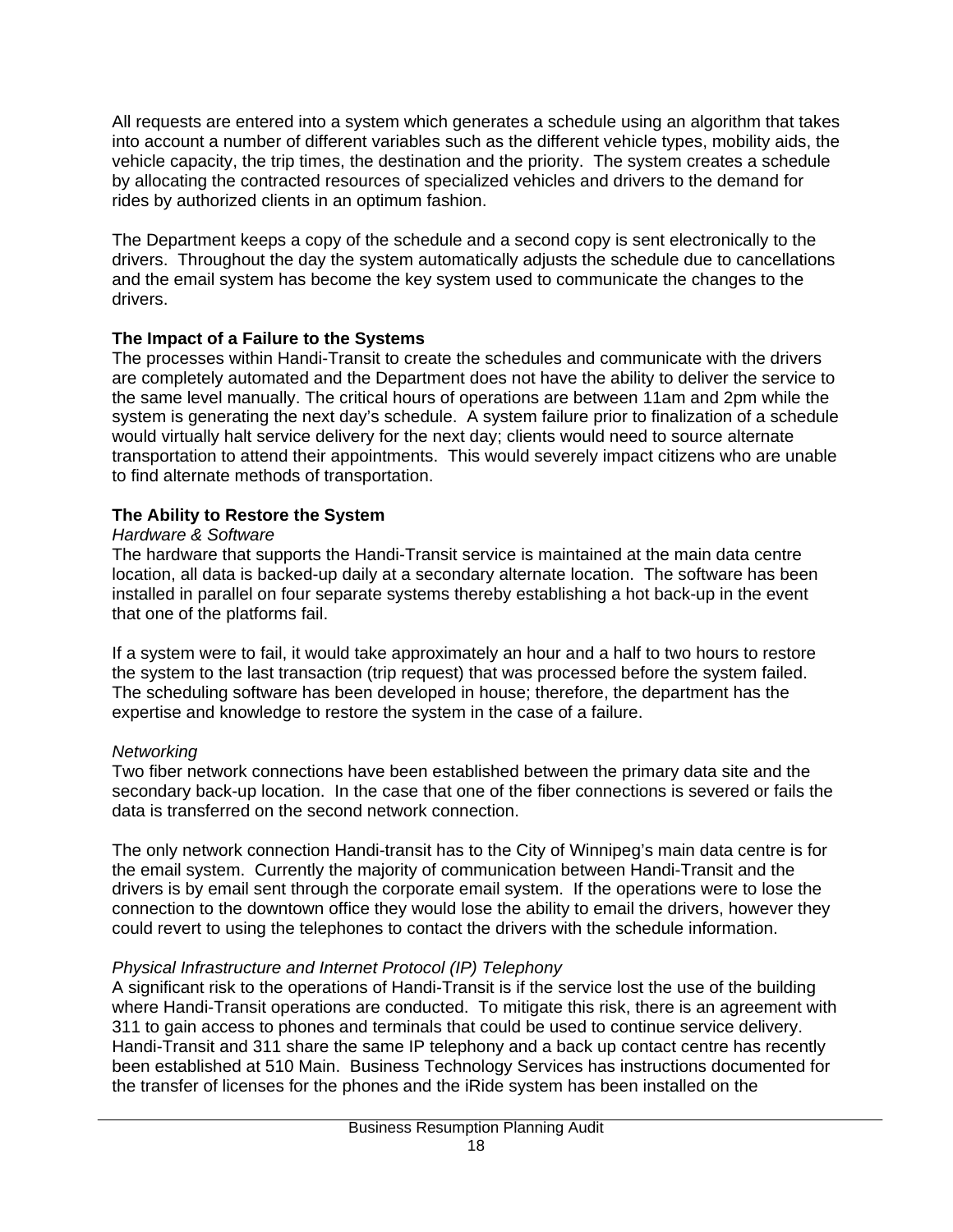workstations. The site has been tested and Handi-Transit can begin taking calls within minutes once relocated, eliminating physical infrastructure risk.

#### **Emergency Operating Procedures**

The department has established roles and responsibilities for employees in the case of a business disruption and all critical employees are on call 24 hours a day, 7 days a week. The back-up and restore procedures are documented and manual procedures have been developed to address an IT system failure. Employees in the department rotate their jobs and responsibilities and are familiar with all the processes within Handi-Transit and would be able to respond to a business disruption and provide the necessary resources where they are required.

In the case of a system failure or a business disruption, the Department has developed prerecorded messages for incoming calls to inform clients of the disruption in service and that they should call back at a later time to obtain further information on the disruption.

#### **Conclusion**

Overall, the Handi-Transit Division has adequate business resumption plans in place that include back-up procedures, manual procedures and IT system redundancies to mitigate the impacts of a business disruption or system failure.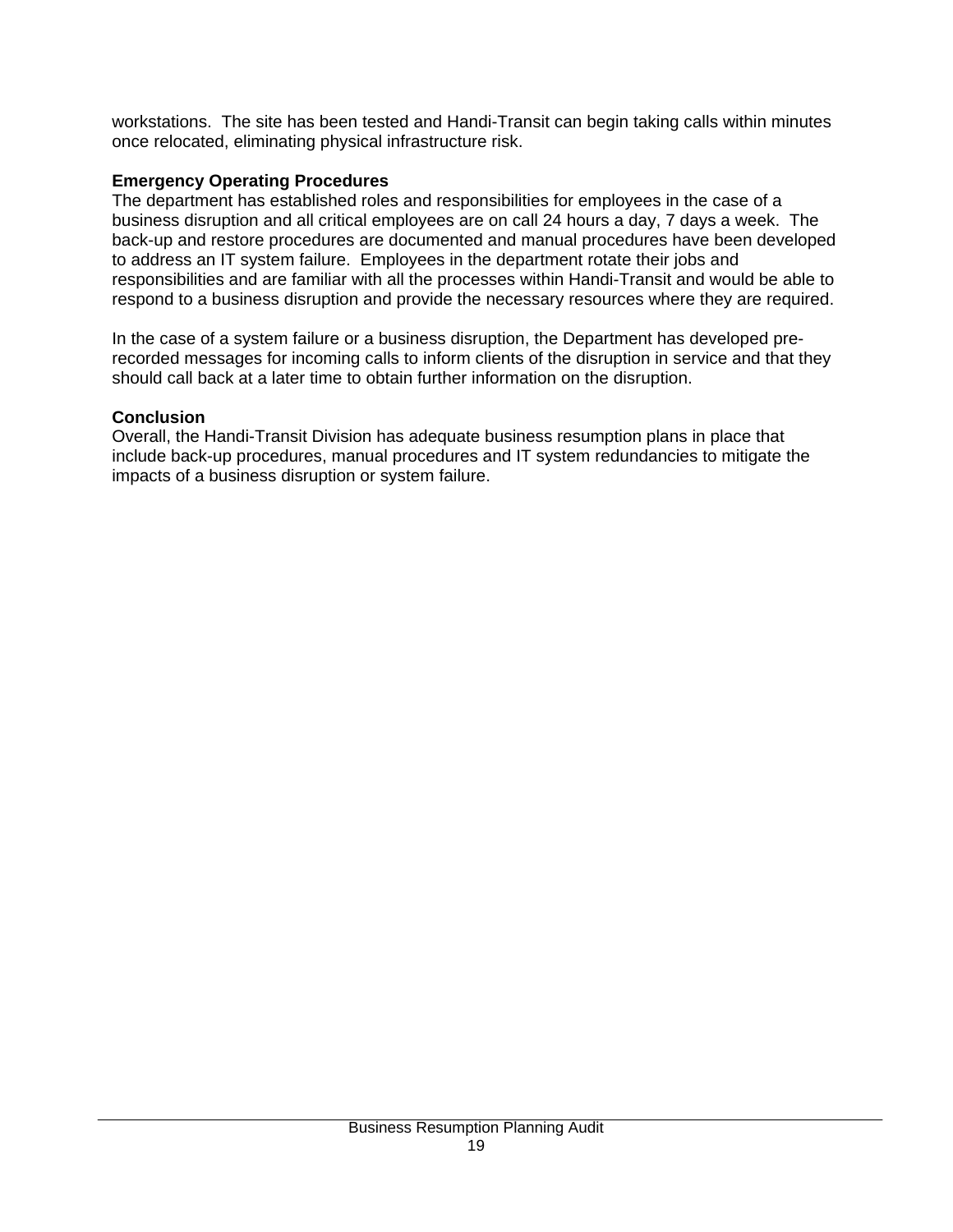# *Wastewater Treatment System – Distributed Control System (DCS) & Supervisory Control and Data Acquisition (SCADA)*

# **Service Description**

The role of the Water Pollution Control Centre is to help control the pollution of the City's rivers. This is done by treating the wastewater collected from homes and businesses to remove inorganic solids such as sand and gravel, and by reducing the amount of organic material before it is released into the City's rivers system. The City has three separate treatment plants that each handle the following capacity: North: 70%, West: 10% and South: 20%.

# **The Operations**

The Wastewater collection system operation is comprised of a series of sewers, pumps and lift stations:

- *Combined sewers* 1,280 km of single pipes that collect both water and wastewater from homes, businesses and industries and surface runoff from rainstorms and snow melt.
- *Interceptor sewers* 130 km pipe system that carries sewage in the combined sewer system to the North End Treatment Plant. Weirs, or small dams, have been installed in all combined sewers to divert sewage to the interceptor sewer system.
- *Separate Sewers* 1,182 km of two dedicated pipes, one pipe carries the wastewater from homes, businesses and industries to the treatment plant and the other carries land drainage and surface runoff from rainstorms and snow melt to the river.
- *Land Drainage sewers* 1,372 km of single pipes that carry rainfall and snow melt off from urban areas to the river system.
- *Lift Stations and diversion structures* there are 76 wastewater pumping stations and 10 gravity-based wastewater diversion facilities throughout the city which are used to pump wastewater using lift stations to raise sewage to a higher level to the interceptor sewers or to the water pollution control.

This system collects the wastewater and delivers it to the interceptor sewers and then to the water pollution control centres. The water flows through the system through the use of pump stations, lift stations and the use of gravity. The entire operation throughout the City is monitored and controlled by two types of systems – the SCADA (Supervisory Control and Data Acquisition) system and DCS (Distributed Control System).

In 2008 the following amounts of wastewater were treated:

- North plant: 71.953 billion litres (Population approximately: 395,000)
- South plant: 21.231 billion litres (Population approximately: 169,000)
- West Plant: 10.123 billion litres (Population approximately: 98,000)

In total, 103.397 billion litres of wastewater was treated in 2008; that is enough to fill 486 Richardson Buildings.

# **The Industrial Control Systems**

SCADA (Supervisory Control and Data Acquisition) and DCS (Distributed Control System) are industrial control systems which are designed to automate industrial processes and maintain high reliability. The SCADA system is used to monitor the data collected at the wastewater collection sites and the DCS is used to control all processes within the wastewater treatment plant.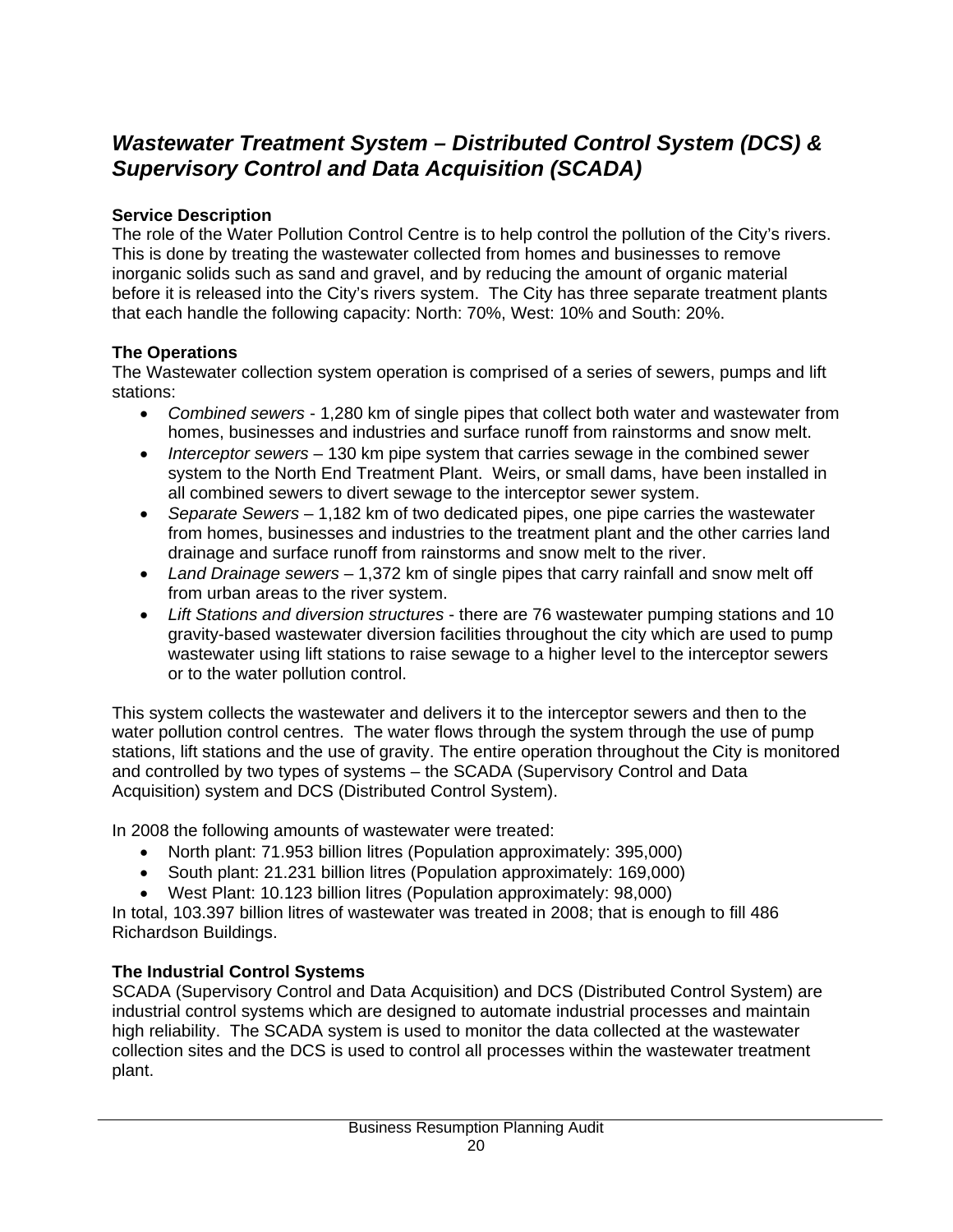#### *SCADA (Supervisory Control and Data Acquisition)*

The SCADA system is used in the wastewater collection system, which is a series of pipes and lift stations. This system monitors the data collected from the lift stations throughout the field and triggers an alarm if discrepancies or issues are identified. SCADA has two parts:

- 1) the field equipment running the processing and communicating back to the servers;
- 2) the servers with interfaces for the operators called HMIs (Human-Machine Interface).

Issues identified by the SCADA system trigger an alarm and an operator at the collection station will send a person to the lift station to investigate. The person dispatched to investigate manually deals with problems identified by the SCADA system.

#### *DCS (Distributed Control System)*

The system used to control processes at the three wastewater treatment plants is DCS (Distributed Control System). The DCS is an intricate network of specialized computers monitored by fully trained operators. The operators decide on a process strategy, input setpoints into the system which are the target value that an automatic control system will aim to reach. The DCS then operates the valves, pumps, mixers, fans, controls, etc. throughout the plant to maintain the setpoints on a continuous basis. The DCS controls this process by monitoring thousands of sensors, making adjustments as necessary and alerting operators to problem conditions. Operators are able to monitor and control a plant from any workstation located within it. The North End plant also monitors critical alarms of the South and West plants during their unmanned hours.

#### **The Impact of a Failure to the Systems**

The impact of a failure in the DCS system could be mitigated with the deployment of staff to manually operate the various pumps and valves where possible. The impact of an inability of the SCADA system to operate could be critical and the longer the system is down, the greater the impact. An inoperable SCADA system would result in a back up in processing of wastewater and this would eventually overload the sewer system, potentially backing up in people's homes and could ultimately lead to releasing untreated wastewater into the river system. This would impact the health and safety of the citizens, pollute the river system and lead to significant financial costs.

#### **The Ability to Restore the System**

#### *Hardware & Software*

Due to the criticality of the process and the systems, SCADA and DCS have been set up so that they are completely redundant. Both systems have multiple layers of redundancies built into the system to ensure they could experience multiple failures at multiple points in the process without the system failing.

# **SCADA**

The SCADA system is connected to a phone line which is connected to each lift station. The server end has multiple phone lines and if one of the phone lines is damaged or communication is interrupted, the server can use another line. The department has begun a wireless pilot that would add a second route to a station. If the system were to go down completely and the collector stations stopped receiving data from the lift station, procedures have been developed where system operators would be sent to each lift station to manually monitor the processes.

#### DCS – Distributed Control System

All processes within the three treatment plants are run by DCS. To protect the system from a business disruption, multiple redundancies have been built into the system and it is connected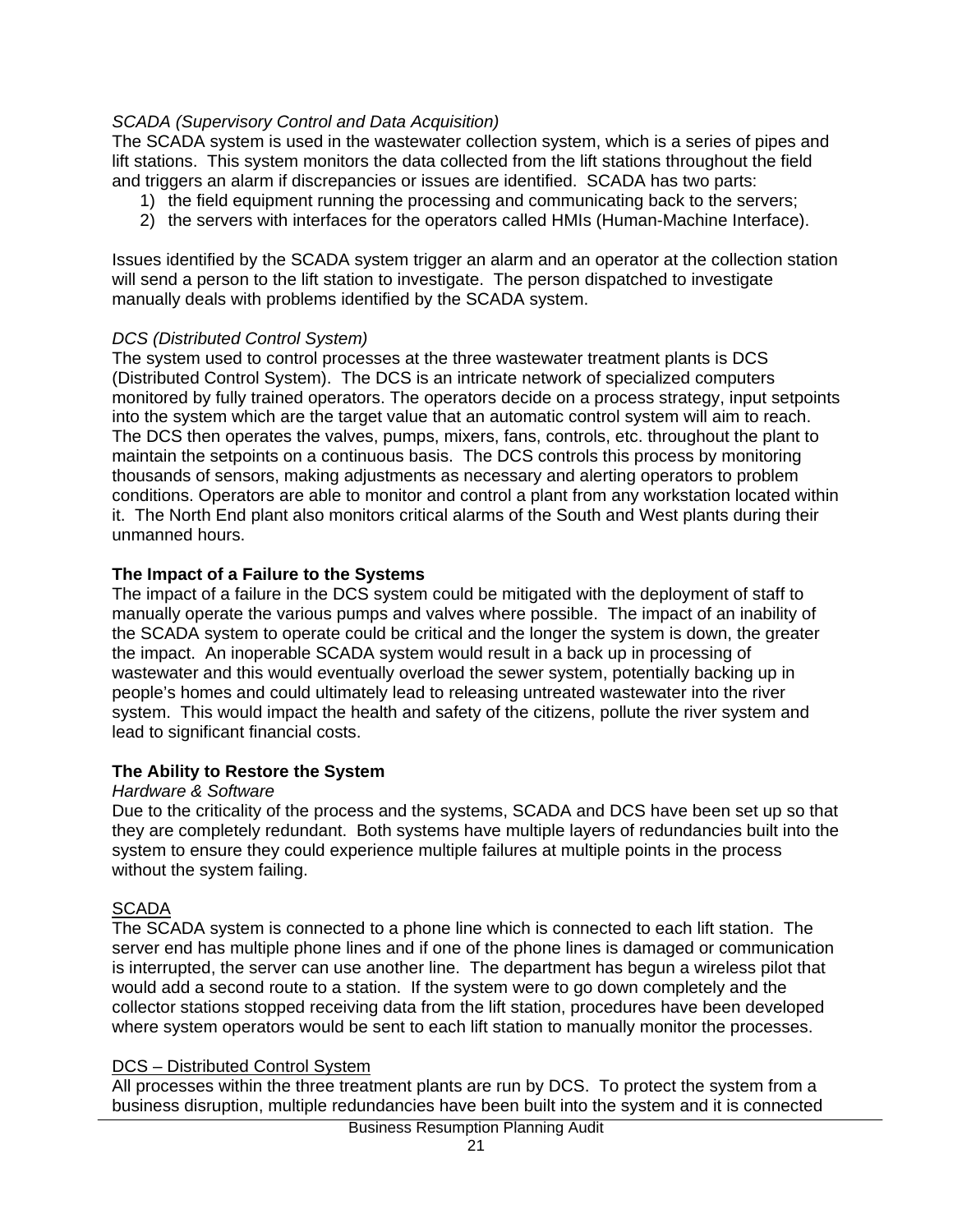to dual power supplies. The redundant systems run simultaneously so that if one of the controls fails, operations will transparently continue by the redundant controller. Within the treatment plant there are monitoring stations for each process area, each able to control the plant and communicate with the others via an Ethernet network. The largest plant, the North End plant, has a network ring where information is sent in both directions so if there is a break the monitoring stations continue to have the ability to communicate with each other. Operators are on call 24 hours a day, 7 days a week and respond immediately if an alarm is triggered.

#### *Inter-Plant Networking*

Triplicate redundant network routes are used to communicate information between the three treatment plants; as well, there is a third network to communicate with the main City network. These networks are used to communicate data from each plant and, in addition, could allow operators the ability to control the operations of the three plants from either plant. The North plant is manned 24hrs/7days a week, the South and West plant are manned 8hrs/5 days a week.

All computers and networks are password protected and firewalls are used. As well, the different computer systems operate on different operating systems such us LINUX and QNX that add to the complexity of accessing the systems.

## *Physical Infrastructure*

The biggest risk is physical damage to the systems or to the plant. This would result in the plant or system being inoperable for an extended period of time creating a back up in the treatment of the wastewater. Obsolescence of the equipment is another risk that the Department handles. To address this risk, recently, a major infrastructure renewal process has begun. The Department monitors new developments in the field and equipment and will upgrade the equipment as required.

The Department has taken steps to protect the physical infrastructure at the plants as well as protecting the systems. The rooms which house the equipment are password protected by doors with key pads as well selected windows have been protected to withstand gunshots.

The longest power failure that has occurred to date has been approximately one hour. In the case of a complete power failure to the entire North plant, the plant is connected to an uninterrupted power supply that will provide power for selected controls equipment in the plant for up to four hours. The South and West plants have some raw pumping capacity using natural gas during power outages, while the North plant has none. A long enough power failure would result in a gradual back-up in the wastewater system.

## **Emergency Response Procedures**

Emergency response procedures are in place and documented. Plans have been developed which outline the procedures to restore the hardware, software and the networking for the SCADA system and the DCS system. The City follows environmental procedures and complies with ISO 14000, which specifies guidelines for interacting with the environment. Emergency contact lists have been developed and are used by the Department.

## **Conclusion**

Overall, there is an adequate business resumption plan in place with a number of redundancies and back-up procedures that mitigate the risk of a system failure. Furthermore, the Department has documented the emergency response procedures for responding to a system disruption.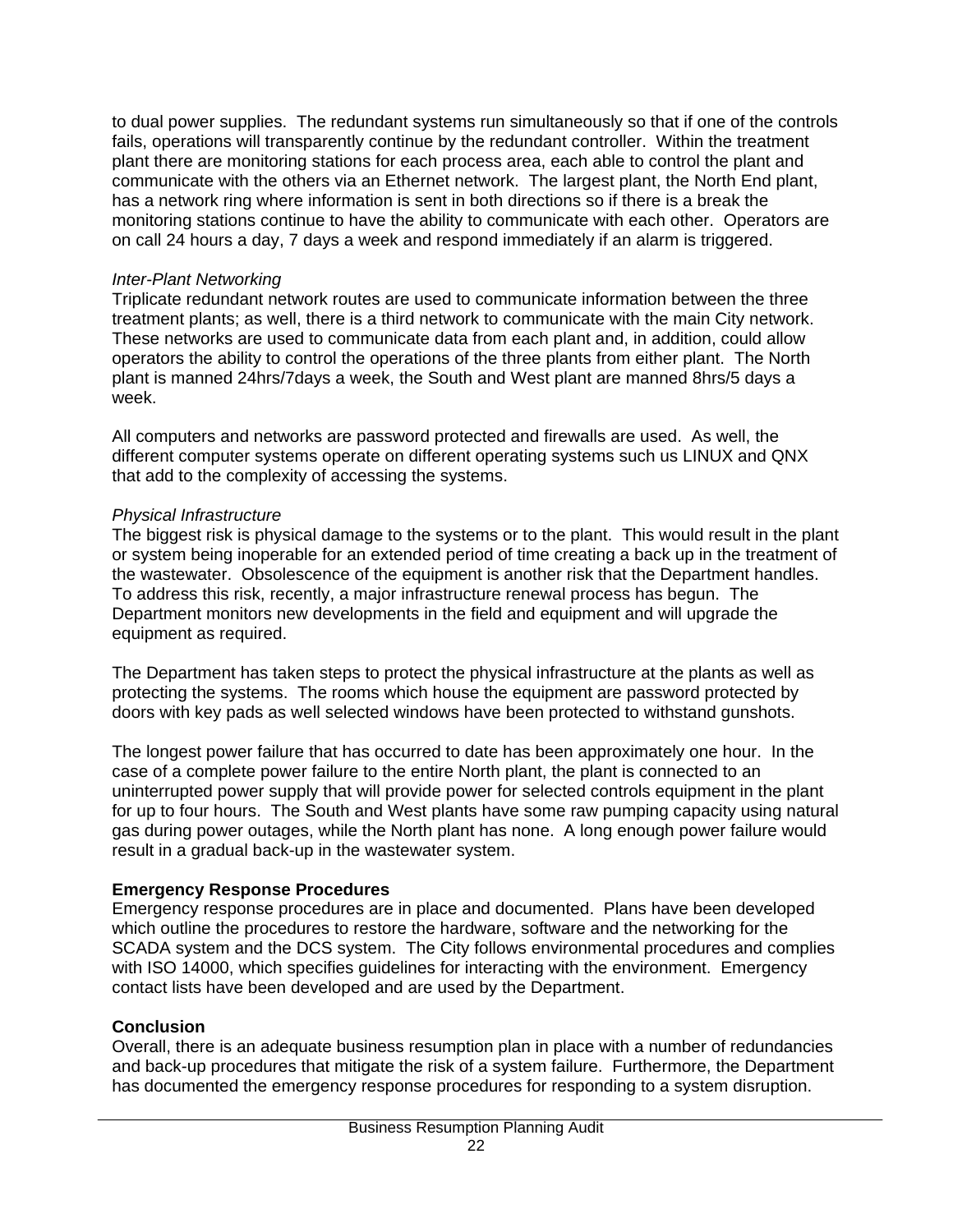# *Water Treatment Plant and the Regional Water Distribution System - Supervisory Control and Data Acquisition (SCADA)*

## **Service Description**

Winnipeg's water system is made up of a complex, but integrated group of parts that deliver water from Shoal Lake to Winnipeg's homes and businesses. Since completion in 1919, the aqueduct between Shoal Lake and Winnipeg has provided a reliable water supply. Winnipeg's waterworks system has expanded to deliver each day an average of 221 million litres of water to approximately 270,000 Winnipeg households and businesses across approximately 297 square kilometres (114 square miles) of the developed portion of Winnipeg.

#### **The Operations**

Water flows from Shoal Lake on the Manitoba and Ontario border to Winnipeg by gravity through a 135 kilometre long aqueduct. The water is stored in the Deacon Reservoir, a large reservoir that can hold 8.8 billion litres, enough water to supply Winnipeg for about 20 days. The water then passes through the new water treatment plant that began operations in December 2009. The water undergoes UV treatment and the addition of fluoride and orthophosphates after leaving the plant and prior to distribution to three smaller in-town reservoirs and pumping stations located throughout the City.

## **The Systems**

The Water Services SCADA systems are used to monitor the treatment and distribution process as well as to control a series of pumps and valves. The water treatment plant is highly automated and includes 40 processors, 140 pumps, 2300 valves, and 1400 instruments that are monitored and controlled by the SCADA system. The water treatment plant has the capability to treat 400 million litres of water per day. Throughout the entire process, the water is intensively monitored to ensure that the water is safe and that regulatory requirements are met. Furthermore, the SCADA system is used to monitor the volume and pressure of water flowing through the pipes.

The SCADA system also is capable of identifying and reacting to process failures. For example, in the case that one or multiple pumps fail to operate, the system will automatically adjust the pressure and speed of the water flowing through the other pumps to accommodate the change in the flow of water.

## **The Impact of a Failure to the System**

The impact of a failure to the SCADA system would be significant; however, there is the possibility to continue the operations of all the processes manually as was done for Y2K. This would require a significant amount of human resources and could have a significant financial impact depending on the length of the outage and the number of resources required to operate the pumps 24 hours a day, 7 days a week. The likelihood of a SCADA failure is small due to the levels of redundancy that are in place (servers, network structure, workstations, and power supplies).

The impact of a business disruption to the quality of the water would not be significant. Procedures exist for treating the water, such as adding chlorine to the water before it is distributed to the City to ensure that it is safe to drink. In the event of a prolonged power outage, the water treatment plant can utilize a dedicated 6MW capacity generator set that can provide adequate power to run the plant at a minimum of half capacity for extended periods.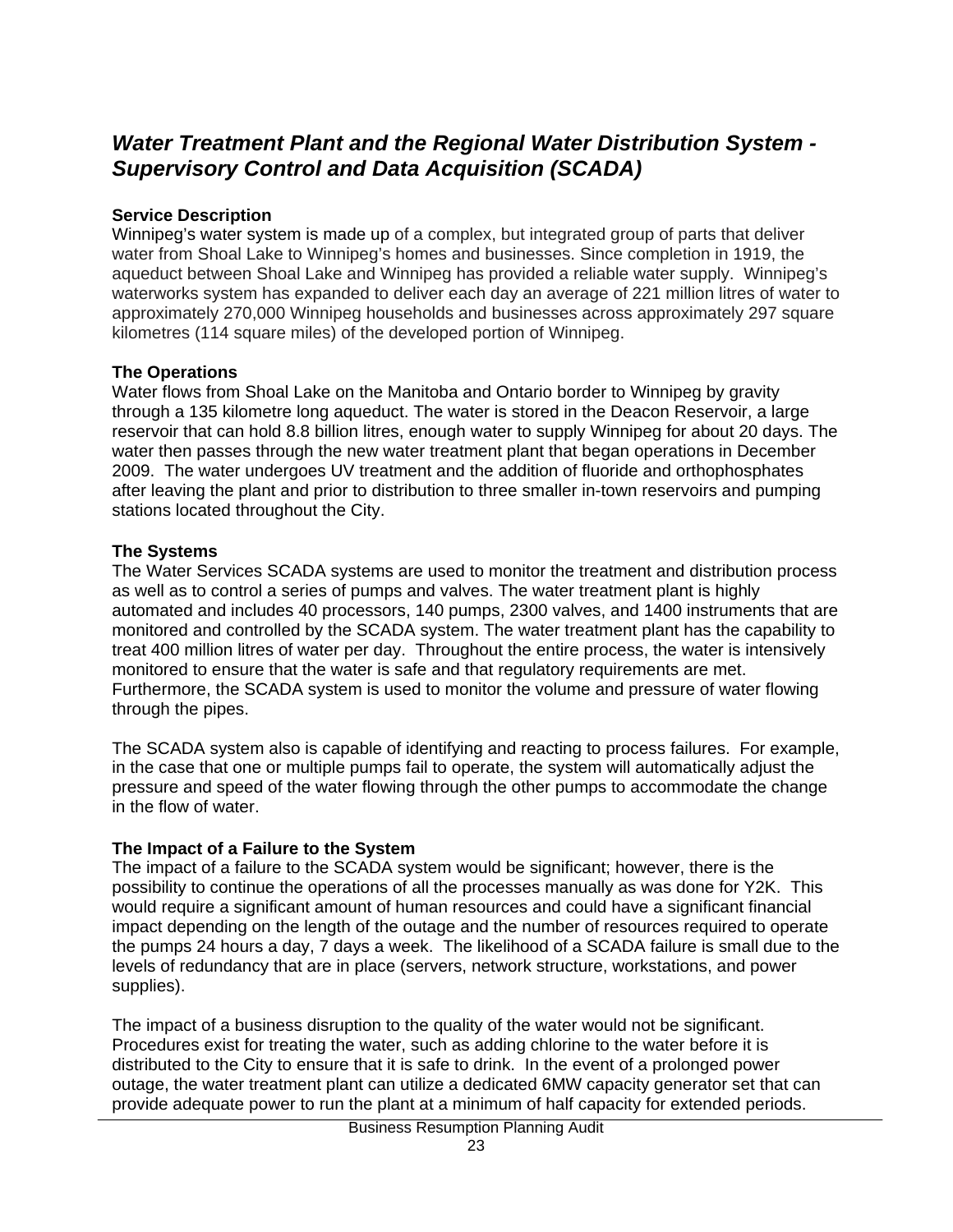## **The Ability to Restore the System**

SCADA is an industrial system and has multiple levels of redundancies built into the system to ensure that the processes continue to operate in the case of a significant business disruption.

#### *Hardware & Software*

The water treatment plant control system utilizes redundant hot/standby controllers and servers to increase reliability and ensure that the quality of water is maintained and that water will continue to flow, as well as duty/standby configurations for equipment such as pumps, analyzers, sensors, chemical feeds to help minimize any process disruptions associated with equipment failures. Where a duty/standby configuration has been implemented, when there is a failure of the duty component, the standby will automatically assume the duty role while the other equipment is out of service. For other instruments, such as a programmable logic controller, if one were to fail, the system would automatically switch over to a unit on standby and continue the process.

#### *Network*

A fiber optic cable ring provides network connectivity between the servers, controllers and workstations throughout the water treatment plant facility. The cable has the capability to communicate in both directions so a cut in the cable will not result in service disruption.

Network security is enhanced by utilizing subnet segregation, layered firewalls and encryption. To further protect the security of the network, the water treatment plant operates on dedicated networks that are isolated from other City networks and the internet.

## *Physical Infrastructure*

The biggest risk to the operation of the water treatment plant would be a localized disaster that physically damages the water treatment plant facility. Entry into the facility is restricted to authorized personal only by requiring passwords and identification. Surveillance cameras will also be installed to monitor the facility.

The Department has installed three 2MW diesel generators at the water treatment plant, which will protect the systems, pumps and buildings from a loss of power. All systems and servers are on an uninterrupted power supply system which will automatically failover and provide power until the generator is activated. For example, in the case of an ice storm where the power could be out for a number of days or weeks, as long as there is diesel fuel, the generators would supply power to the water treatment plant and Deacon pumping station.

To ensure that the pumps have the capability to continue operating in the case of a power failure to the regional distribution system, a combination of natural gas engines and electric motors are used to drive the pumps. This ensures that if the electricity is down the gas pumps will continue to operate. In addition, one pump operates on natural gas as a further layer of backup.

Three operators staff the water treatment facilities 24 hours a day, 7 days a week to monitor and operate the water treatment facility and respond to any emergencies. Call out lists with the contact information for all critical employees have been distributed. Furthermore, standby schedules have been developed which list the critical employees on call with all their alternate contact information.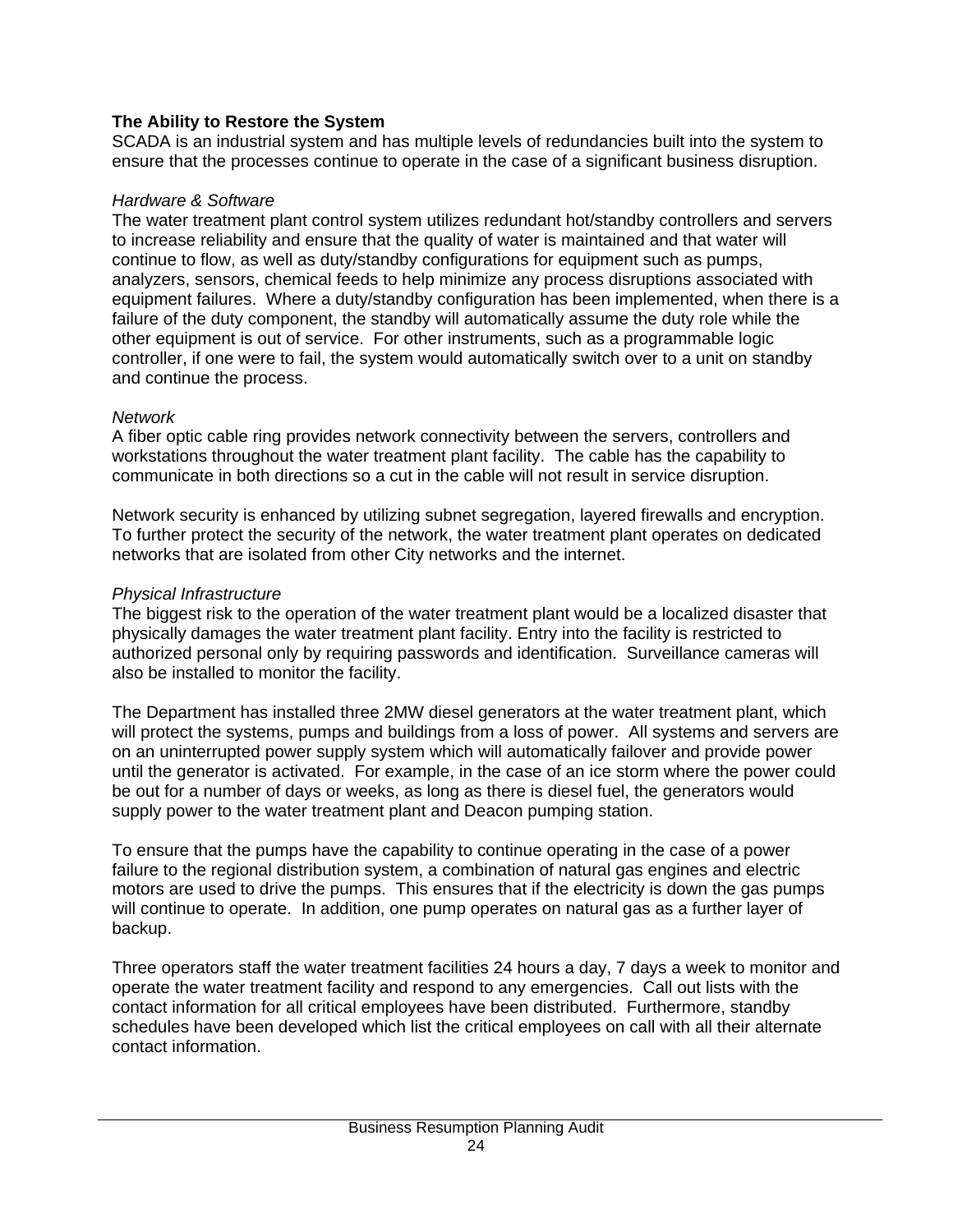#### **Emergency Operating Procedures**

The Department has developed and implemented emergency standard operating procedures to ensure the timely and effective process management during short-term loss of the water treatment plant or SCADA system. The procedures identify the indicators that a disruption has occurred and the detailed procedures to respond to the disruption. A number of different types of system disruptions are identified in the emergency response procedures. Also, procedures for treating the water with chlorine have been documented to ensure that the quality of water distributed to the City is maintained.

The Department plans to convert the existing regional SCADA system control centre into a back-up facility that would have the ability to control all the systems in the new water treatment facility. In the case that the main water treatment facility is inaccessible, operators would then be able to control the SCADA system from the back up facility. Redundant networks will be established between the back up site and the new facility ensuring continuity of operations.

#### **Conclusion**

Overall, there is an adequate business resumption plan in place with a number of redundancies and back-up procedures that mitigate the risk of a SCADA failure. Furthermore, the Department has documented the emergency response procedures for responding to a system disruption.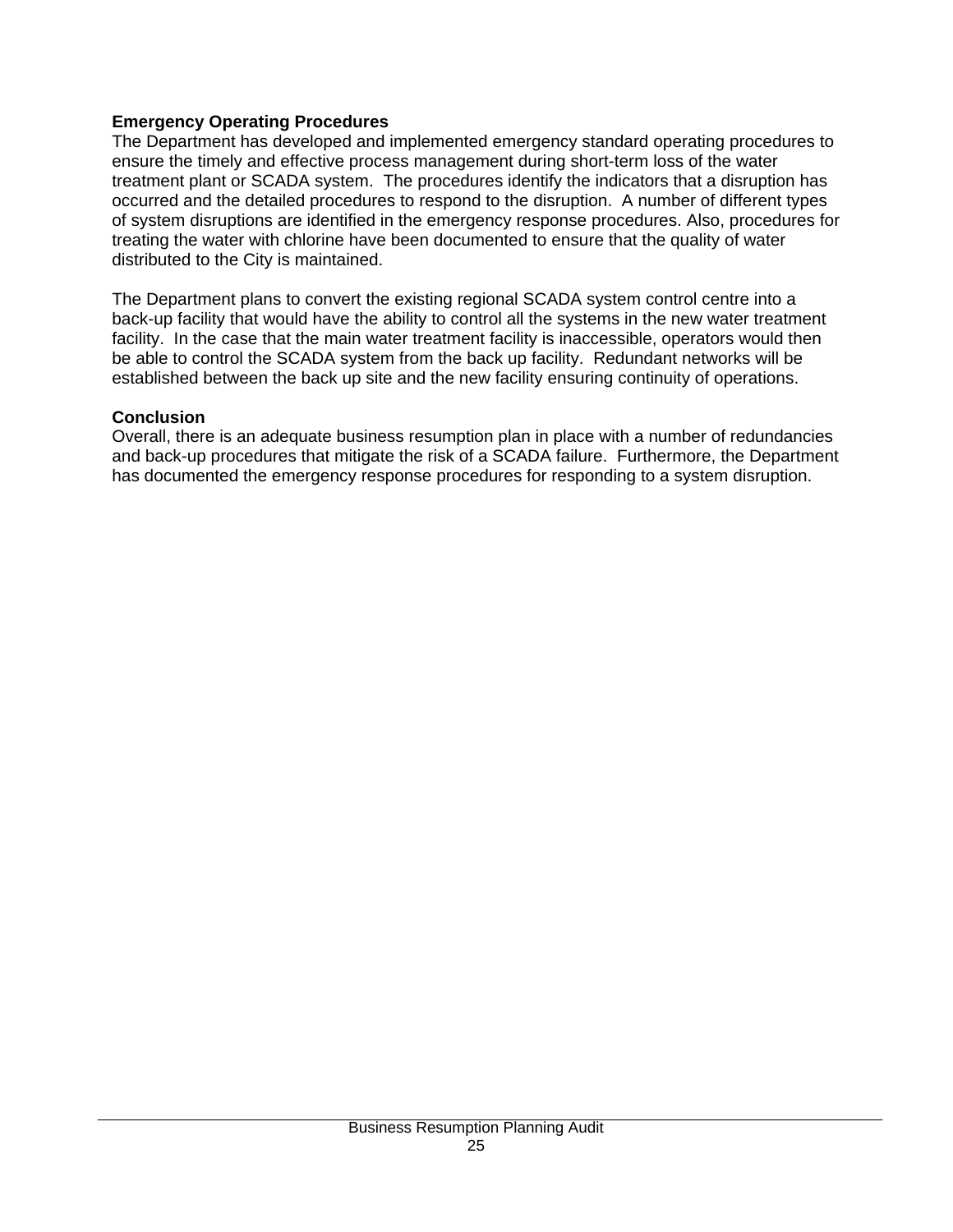# *311 Contact Centre*

# **Service Description**

Winnipeg's new 311 contact centre provides citizens the opportunity to ask questions about, or to request city services at their convenience. Customer service representatives are available 24 hours a day, 365 days a year. Inquiries can be dealt with in English, French as well as a number of other languages. The 311 Contact Centre has become the face of the City assisting citizens with the following types of requests, excluding emergency services (Fire, Paramedic and Police services):

- request for service (such as sewer back-up, water main break, bulky garbage collection).
- request for information (such as permit processing, animal control, building inspections, traffic/parking issues, transit schedules).
- concern (such as parking tickets, property condition, street maintenance, snow clearing, noise complaints).
- request to register for city programs (e.g. Leisure Guide)

# **The Operations**

The 311 contact centre has been operational since January 2009. On average, approximately 6,000 calls are received on weekdays, 4,000 calls per day on a weekend as well as 100 to 200 emails. The volume of calls received fluctuates by season and is affected by seasonal weather and events such as floods and snow storms. During the flood in 2009, 311 was used to distribute information regarding which homes needed volunteers for sandbagging and was also used to receive information from citizens regarding developments in the flood. There are sixty operator seats available at the contact centre with thirteen seats for training. During peak business hours, approximately forty to fifty PC's are in use and during the evening fifteen to twenty are used.

The call centre operates entirely by computers using a Voice Over Internet Protocol (VOIP) system which delivers voice communication over Internet Protocol (IP) networks. The contact centre uses the City's internet site to access departmental information. To process various information or service requests the contact centre has the ability to link into the unique systems supported by the different departments using a Lagan system specifically designed to support 311 contact centre. All calls are routed real time to the appropriate departments. The servers supporting the 311 call centre are supported by CSS staff at the City's main IT site.

# **The Systems**

The 311 contact centre is supported by a telephony and a non-telephony environment. The telephony environment is comprised of the systems and controls used to intake the calls and the non-telephony environment comprises all the other systems used to support the contact centre, including the Lagan software system. This system allows information to be captured only once and then routed to the appropriate departments for resolution.

# **The Impact of a Failure to the System**

The 311 contact centre has become the main method for citizens to contact the City, making it critical to effective, on-going communication. Most departmental phone numbers are no longer published thereby routing communication through to 311. Any disruption in the 311 service would create difficulty for those citizens needing to contact the City. The quality and consistency of information provided to the public would also be impacted. Ultimately, the reputation of the City would be at risk.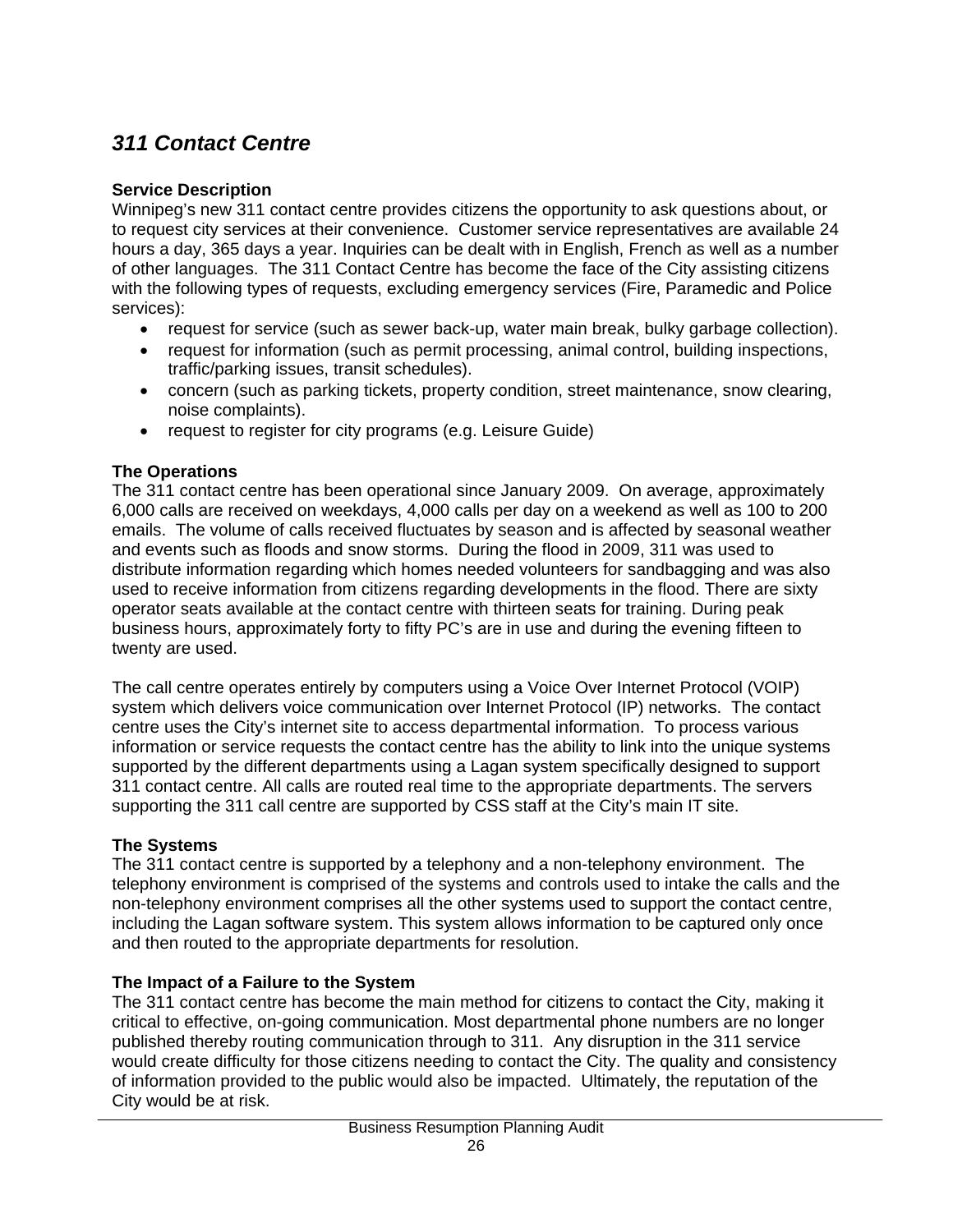#### **The Ability to Restore the System**

In the case of a significant business disruption, the City has established that the first priority is to ensure that the telephony environment is functioning and the City has the ability to receive calls. The second priority is to restore the non-telephony environment. Processes and procedures are in place to ensure both environments continue to operate in the case of a business disruption.

#### **Telephony**

To ensure that the City is prepared to continue receiving calls, a back-up call centre has been set up at the City's main IT site that is complete with headsets and computers. The site is currently set up with fifteen full functionality PC's and could be functioning within minutes. Technical staff are prepared to commence expansion of the back-up facility to increase the number of PC's to the full complement of 50 if required. This process would begin immediately upon the request from 311 management. Existing contact centres in other departments (Handi-Transit, Water & Waste, IT Help desk) are available to temporarily assist 311 in the case of a business disruption. Since implementation of 311 the contact centre has transferred operations to the back-up location to accommodate maintenance work that was being conducted at the main location. The transition and the rerouting of the telephone calls to the back-up facility is almost instant and has gone smoothly with no disruption to the business or the public.

Redundancies have been built into the telephony system by having a back-up server that remains active so the system will automatically flip over in the case of a business disruption. In addition, firewalls have been put in place to protect the telephony systems and redundant network links connecting the contact centre to the main IT site have been established and are each provided through different service providers. As well, the telephone lines are connected to three gateways and have the capability to switch between each in the case of a failure in one of the connections.

## **Non-Telephony**

The 311 contact centre is supported by the City of Winnipeg IT data centre and relies on the City's webpage to access information and Lagan software to process information and service requests.

## *Hardware & Software*

The 311 contact centre is connected to one server which allows 311 to link into the corporate and individual departmental systems. All data is stored centrally at the main data centre and is backed up daily and stored at an offsite location. In the case of a logical disruption, such as corruption to the data, Corporate IT has the ability to restore the data to a point in time within an hour of the disruption. In the case of a failure to the server, an alternate server would be brought in and the full functionality and connections would be restored. The CSS's server consolidation initiative will provide for a back-up server at an alternate location. A fiber ring with the capability to communicate in both directions is in place between the main IT site and the back-up location. Procedures have been developed to restore the Lagan software in the case of a business disruption.

The departmental systems that 311 accesses are the responsibility of each department and considered outside of the scope of this audit.

## *Networking*

The contact centre is connected to the main IT site by two separate, high-speed network connections maintained by separate providers. The connections are redundant and if there is a disruption in the primary connection, the City will immediately switch over to the second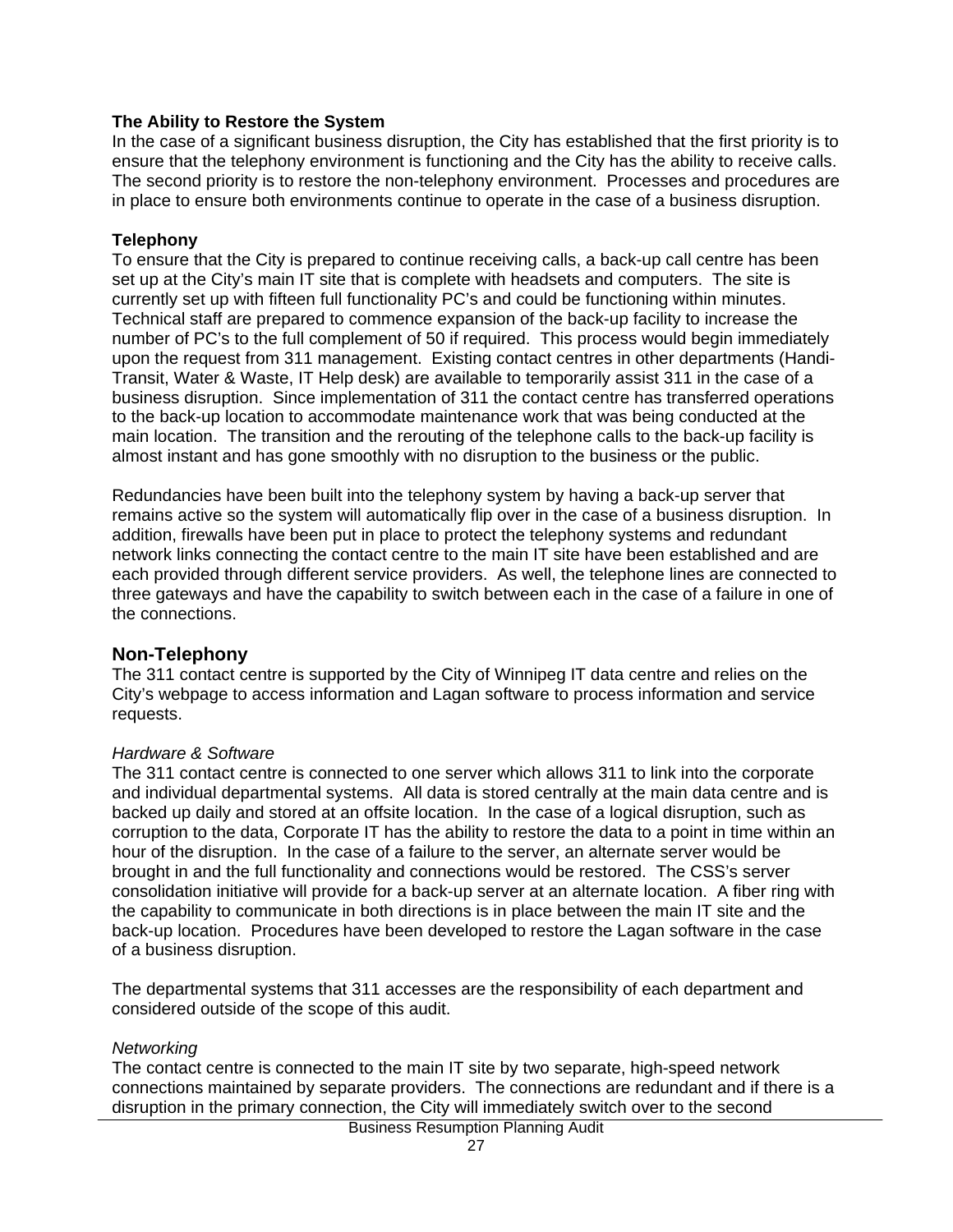connection. Both providers are on call 24 hours a day, 7 days a week. Since 311 began operations, the network has not been switched over. Once connected to the main data centre the 311 servers link into the departmental information servers.

#### *Physical Infrastructure*

A risk which would cause a significant business disruption for an extended period of time to 311 and other City services is if there was a total loss of the building in which the City's main IT data centre is located. All the data is backed up, however operations would need to be set up at an alternate location and the operations of the data centre would need to be brought back on line. This could take approximately one week to complete. As mentioned previously, CSS is working on establishing a back-up location that could maintain 30% of the systems. Once operational, this would greatly reduce the timeframe to restore critical systems. In the interim, 311 has been identified as critical and would be deemed a high priority to reestablish the service. The City is currently upgrading their data centre with two uninterrupted power supply connections and building services is working on installing a large generator.

The 311 contact centre has developed procedures for responding to a business disruption. Contact centre management would determine at what point the call centre would relocate to the alternate location in the event they were not able to access the contact centre. Procedures are in place to reroute calls and the back-up call centre would be operational in minutes.

# **Emergency Operating Procedures**

Emergency procedures have been developed for responding to a business disruption such as a fire. The procedures detail roles and responsibilities including identifying the key individuals responsible for initiating the plans. Manual back-up procedures have been established to continue business in the case that the systems or servers fail. These procedures include alternate operating procedures such as faxing information to departments, calling and emailing regarding specific issues. The IT service desk is available to support 311, 24 hours a day, 7 days a week. Furthermore, the department has developed contact lists with all employees' alternate contact information.

# **Conclusion**

Adequate business resumption plans have been developed that include procedures for restoring the service and responding to numerous types of business disruptions. Redundancies have been built into the systems to ensure that the entire contact centre environment is able to restore operations as quickly as possible. The server consolidation and creation of a back-up site will further enhance the 311 contact centres ability to continue operations in the case of a significant business disruption.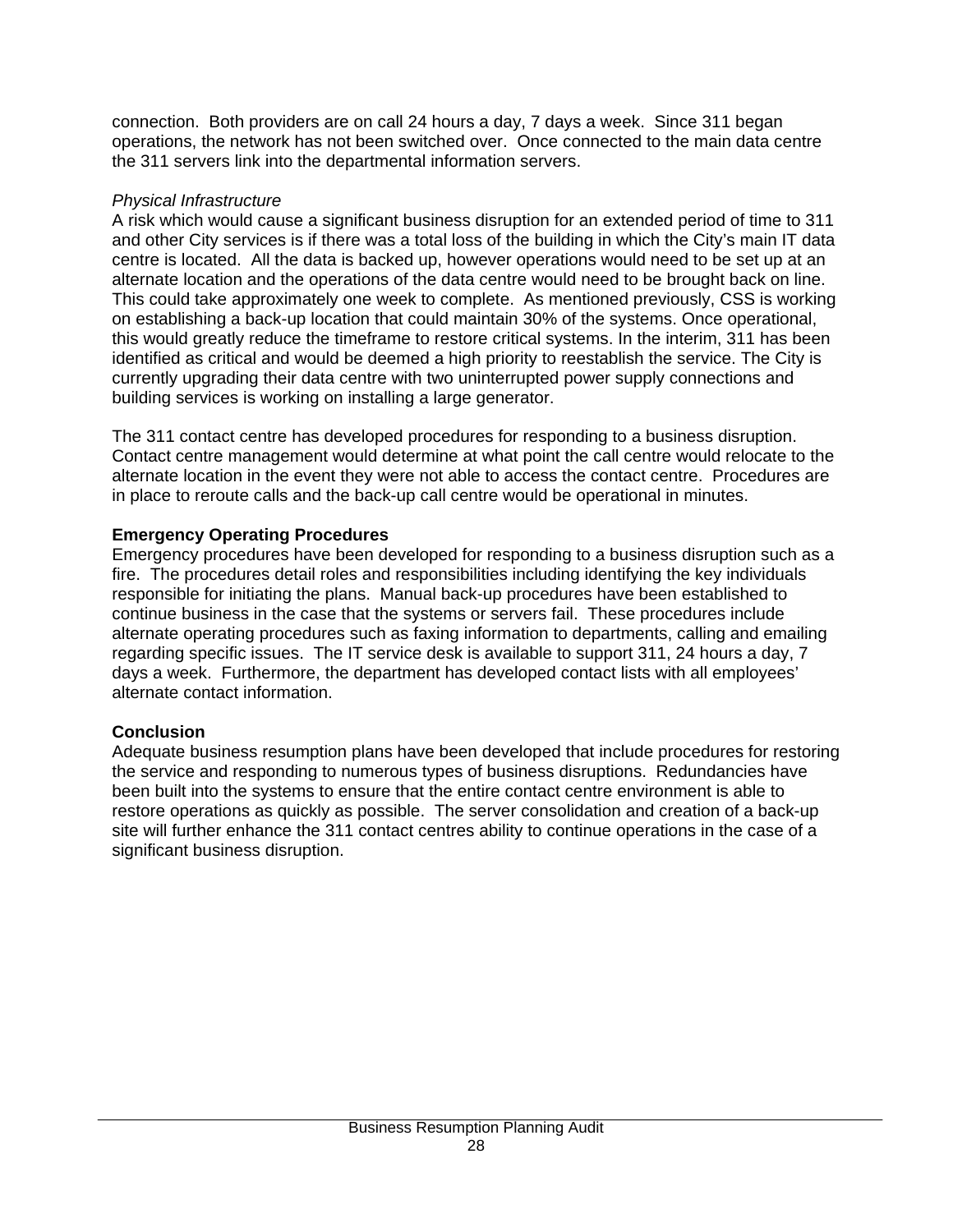

# **APPENDIX 1 - AUDIT PROCESS**